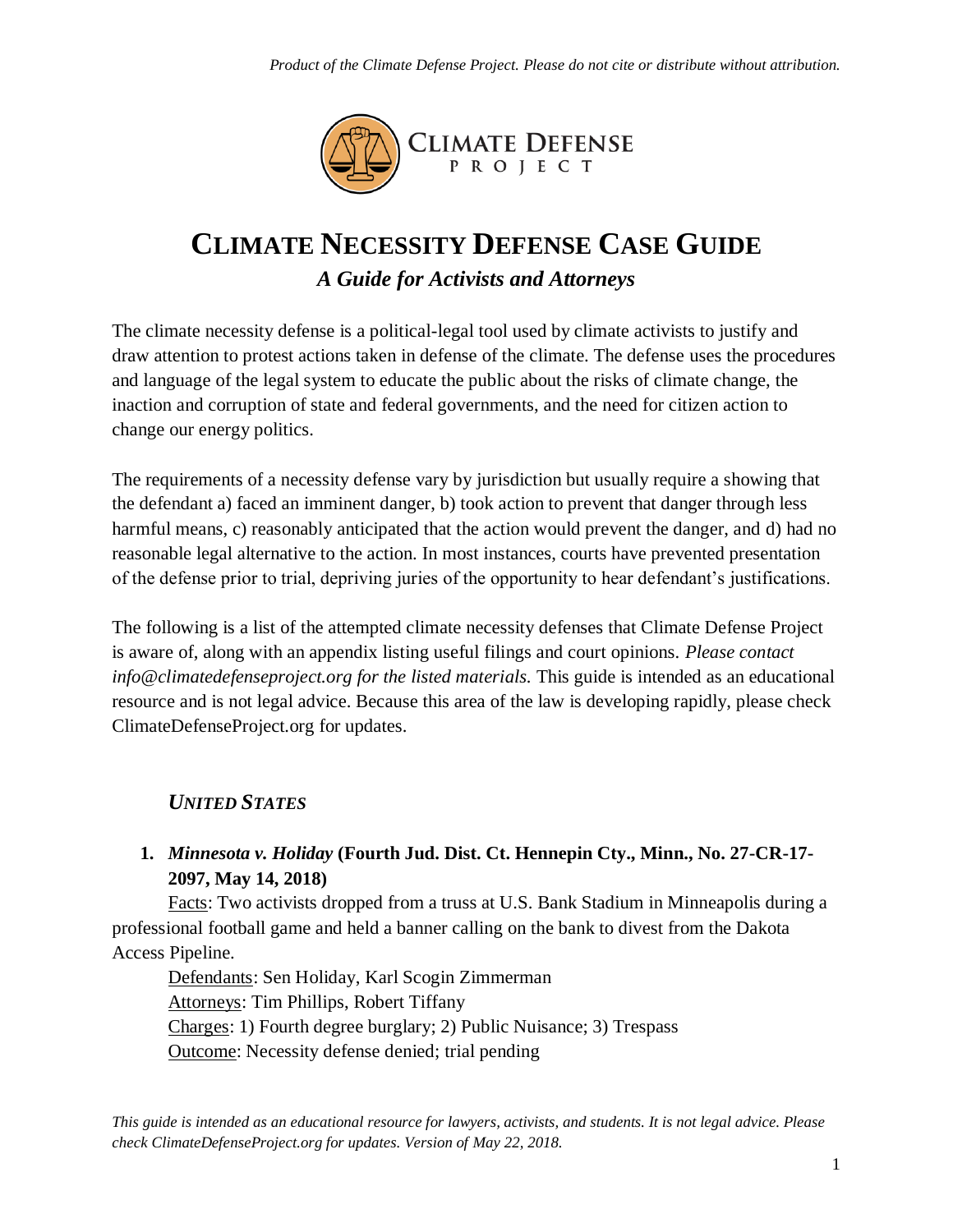Procedure: The state filed a motion in limine to bar the necessity defense, to which the defendants responded. In an extensive opinion, the court ruled that because there was no imminent threat and no direct connection between the protest and the avoidance of climate harms, and because legal alternatives were available, the necessity defense was not appropriate. Trial outcome is pending.

*Case documents (*see Appendix): 1) State's Memorandum in Support of its Motion in Limine; 2) Defendants' Response to State's Motion in Limine to Prohibit Evidence on the Defense of Necessity; 3) Order Granting the State's Motion in Limine

### **2. "Shut It Down" –** *Minnesota v. Klapstein* **(Ninth Jud. Dist. Ct. Clearwater Cty., Minn., No. 15-CR-16-413, April 23, 2018)**

Facts: Activists and supporters in coordination with Shut It Down actions in Montana, North Dakota, and Washington cut a chain-link fence and turned a valve to shut off tar sands oil flowing from Canada through a Spectra Express pipeline.

Defendant: Annette Marie Klapstein, Emily Nesbitt Johnston, Steven Robert Liptay, Benjamin Joldersma

Attorneys: Tim M. Phillips

Charges: 1) Criminal damage to property of critical public service facilities, utilities and pipelines; 2) Aiding and abetting criminal damage to property of critical public service facilities, utilities and pipelines; 3) Trespass on a critical public service facility, utility or pipeline; 4) abetting trespass on a critical public service facility, utility or pipeline

Outcome: Necessity defense allowed by trial court and Court of Appeals; trial and potential further review pending

Procedure: The defense filed a notice of intent to use the necessity defense. The prosecution filed a memorandum objecting to use of the defense. The defense filed a response and attached affidavits from three expert witnesses on climate science and the efficacy of civil disobedience. In a written order, the judge allowed presentation of the necessity defense. The state appealed based on an alleged "critical impact" to its case. The defendants responded and provided an amicus brief in support signed by over one hundred law professors. The Court of Appeals denied the state's appeal and ordered the case to proceed.

*Case documents (*see Appendix): 1) State's Memorandum in Opposition to Defendant's Affirmative Defense of Necessity; 2) Defense Response to State's Memorandum in Opposition to Defendant's Affirmative Defense of Necessity; 3) Order Regarding Necessity Defense; 4) Appellant's Pretrial Appeal Brief and Addendum; 5) Respondents' Pretrial Appeal Brief and Addendum; 6) Brief of Law Professors and Legal Education Organizations as *Amici Curiae* in Support of Respondents; 7) Court of Appeals Order Dismissing Appeal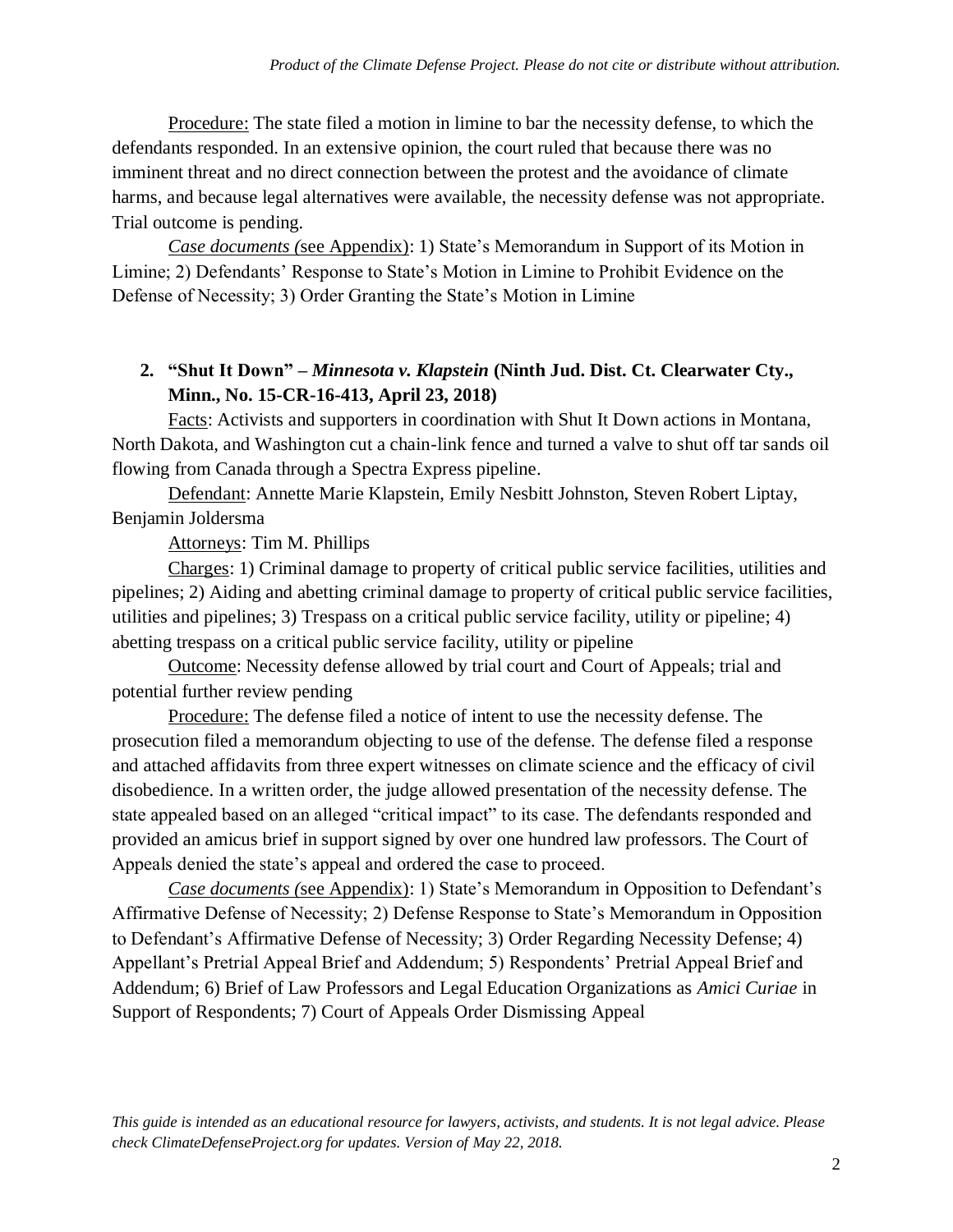# **3.** *North Dakota v. Iron Eyes* **(Fourth Jud. Dist. Ct. Hennepin Cty., Minn., No. 27-CR-17-2097, April 5, 2018)**

Facts: The defendant, along with 73 others, was arrested in February 2017 after erecting teepees in the area where Energy Transfer Partners was attempting to run the Dakota Access Pipeline after extended clashes between police and protesters associated with the Standing Rock resistance to the pipeline. The state targeted Iron Eyes, a member of the Standing Rock Sioux, as a protest organizer.

Defendants: Chase Alone Iron Eyes

Attorneys: Alexander Reichert, Daniel Sheehan, Lanny Sinkin

Charges: 1) Felony inciting a riot; 2) Misdemeanor criminal trespass

Outcome: Necessity decision pending

Procedure: In October 2017, the defense filed a notice of intent to assert the necessity defense, along with an extensive memorandum describing a series of federal violations of treaties with the Sioux, various legal violations related to the construction of the Dakota Access Pipeline, the various climate harms related to fossil fuel extraction, and an extended campaign by state officials and private military contractors to surveil and target Iron Eyes and other Standing Rock activists. In April 2018, the court ordered the state and TigerSwan, a private military contractor that surveilled protesters at Standing Rock, to turn over extensive discovery materials to the defense.

*Case documents (*see Appendix): Memorandum in Support of Notice of Intent to Argue an Affirmative Defense Rooted in Necessity

#### **4.** *Massachusetts v. Gore* **(Boston Mun. Ct., Mass., No. 1606CR000923, Mar. 27, 2018)**

Facts: Thirteen activists were arrested in a 2016 action against the West Roxbury Lateral Pipeline in Boston in which they lay down in the pipeline construction trench to represent deaths from climate change, part of a long campaign of civil disobedience against the pipeline.

Defendants: Karenna Gore, Mike Bucci, Nora Collins, Tim DeChristopher, Catherine Hoffman, Diane Martin, Patricia Martin, Nathan Phillips, Dave Publow, Brown Pulliam, Warren Senders, Callista Womick

Attorneys: Alice Cherry, Jack Corrigan, Jeff Feuer, Andrew Fischer, Benjie Hiller, Josh Raisler-Cohn, Kelsey Skaggs

Charges: 1) Trespass; 2) Disorderly conduct; charges later reduced to civil infractions

Outcome: Defendants were acquitted by reason of necessity in a bench hearing after the prosecution dropped charges to civil infractions

Procedure: Pre-trial argument and briefing focused on discovery issues and the contested existence of a pipeline company safety plan. The state filed a motion in limine to exclude the necessity defense, which the defense successfully challenged. A week before trial, at which the defendants were prepared to call experts Bill McKibben and James Hansen in support of their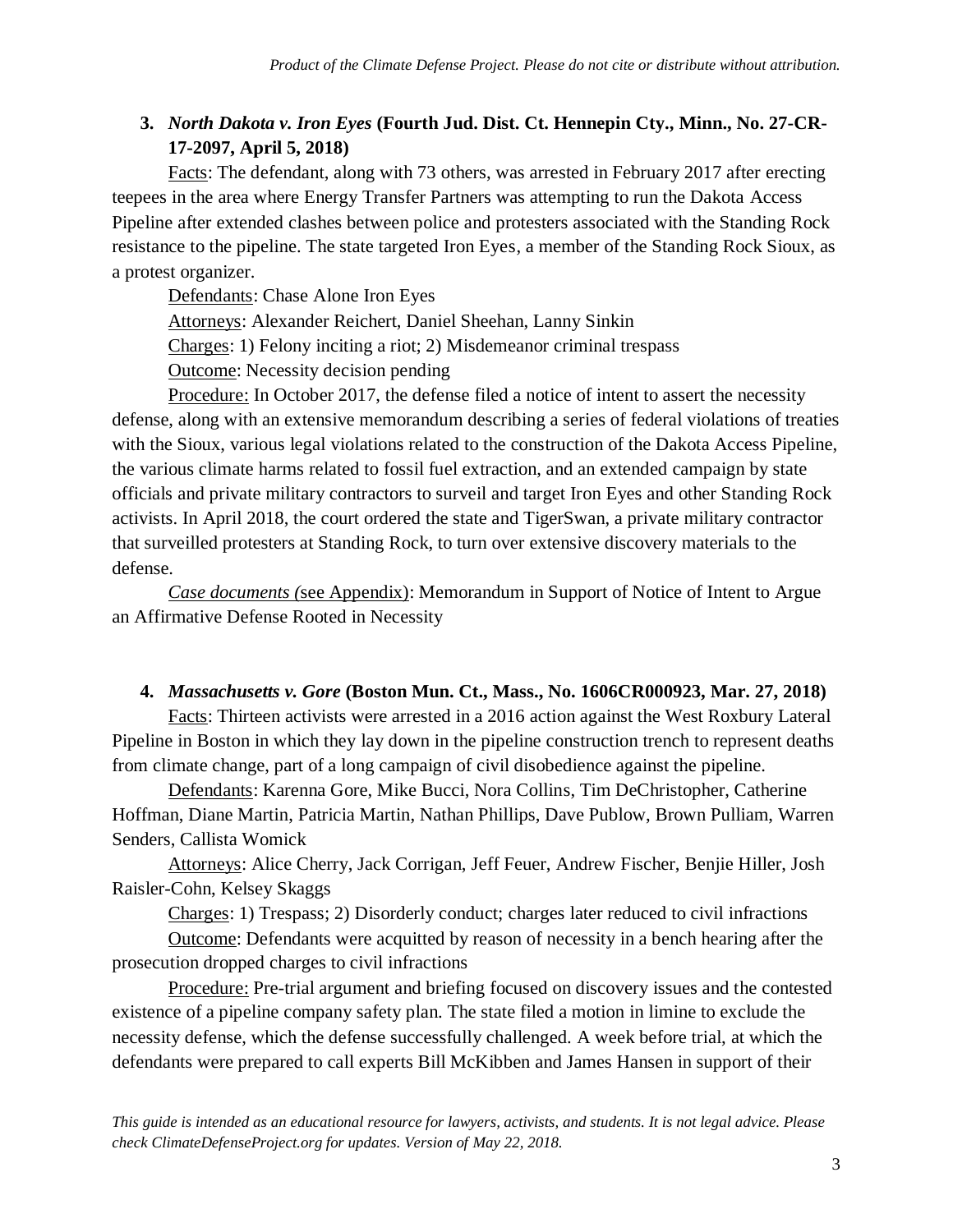necessity defense, the prosecution reduced the charges to civil infractions in order to avoid a jury trial. At the civil infraction hearing, the judge found all defendants not responsible and acceded to a defense request to note that the ruling was by reason of necessity.

*Case documents (*see Appendix): 1) Memorandum in Opposition to Commonwealth's Motion in Limine to Exclude Necessity Defense; 2) [Audio](http://www.climatedisobedience.org/west_roxbury) of hearing

#### **5. "Shut It Down" –** *Montana v. Higgins* **(Twelfth Jud. Dist. Ct. Choteau Cty., Mont., No. DC-16-18, Nov. 22, 2017)**

Facts: An activist in coordination with Shut It Down actions in Minnesota, North Dakota, and Washington cut a chain-link fence and turned a valve to shut off tar sands oil flowing from Canada through a Spectra Express pipeline.

Defendant: Leonard Higgins

Attorneys: Herman Watson

Charges: 1) Trespass; 2) Criminal mischief

Outcome: Necessity defense denied; defendant convicted and plans to appeal

Procedure: The defense served notice of intent to present a necessity defense and filed a memorandum and offer of proof. The state filed a reply, to which the defense replied with an additional memorandum. In a cursory decision, the court denied the defense based on the defendant's alleged desire to attract publicity and to "shift responsibility" to the government. The defense filed a petition for a writ of supervisory control with the Supreme Court, arguing that the trial court's failure to hold a hearing on the necessity defense and its failure to provide conclusions of law in its denial merited intervention by the higher court. The Supreme Court denied the petition, finding that there was no gross injustice in proceeding in the District Court.

At trial, Mr. Higgins made a limited presentation related to his motivations and offered testimony by expert Dr. Anthony Ingraffea of Cornell University supporting the defense's contention that his protest activist posed no serious safety risk. Mr. Higgins was convicted and was sentenced to three years' deferred imprisonment and ordered to pay \$3,755 to Spectra Energy. Mr. Higgins plans to appeal.

*Case documents (*see Appendix): 1) Defendant's Memorandum on Necessity; 2) State's Reply to Defense Response Re: Defense of Necessity and Defense Witnesses; 3) Order Denying Defendant's Defense of Necessity; 4) Petition for Writ of Supervisory Control and Motion for Stay of Proceedings; 5) Order Denying Supervisory Control

#### **6.** *Washington v. Taylor* **(Spokane Cty. D. Ct., Wash, No. 6Z0117975, Oct. 16, 2017)**

Facts: Activists associated with the Raging Grannies and Veterans for Peace blocked a rail line on a Burlington Northern Santa Fe railyard in Spokane, Washington to protest against the safety risks of oil and coal train transport and its impact on global climate change.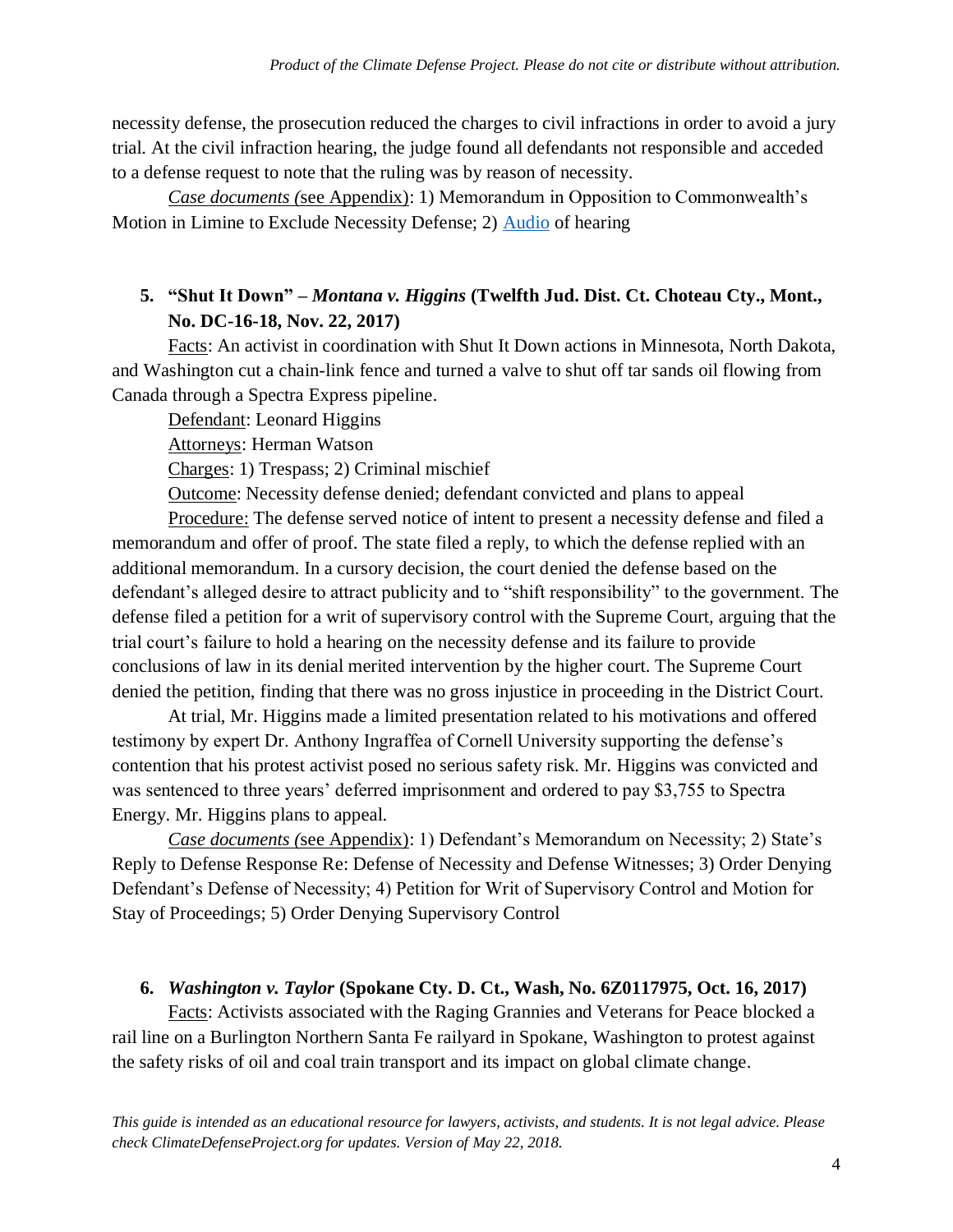Defendants: George Taylor, Lewis Nelson, Gaea Maeve Aeolus, Nancy Nelson, Margaret Heller, Denna Romoff

Attorney: Eric M. Christianson

Charges: 1) Obstructing or delaying a train; 2) Second degree criminal trespass

Outcome: Necessity defense allowed; state's petition for writ of review is pending

Procedure: The defendants filed a pretrial motion to allow the defense of necessity, with a preliminary offer of proof from expert witnesses on climate science, the risks of rail transport, and the effectiveness of civil disobedience. Five of the six defendants pled guilty to trespass, with Taylor proceeding to trial. At a bifurcated pre-trial hearing, Professor Steven Running testified about the science of climate change and its effects in Washington, Professor Tom Hastings testified about the effectiveness of civil resistance, and Taylor testified about his experience and motivations. After this preliminary showing, the court allowed the necessity defense. The state petitioned for a writ of review to the Spokane County Superior Court; the petition is pending.

*Case documents (*see Appendix): 1) Defense Motion to Allow Affirmative Defense and to Call Expert Witnesses at Trial; 2) Necessity Hearing Transcript

### **7. "Shut It Down" –** *North Dakota v. Foster* **(Northeast Jud. Dist. Ct. Pembina Cty., N.D.., No. 34-2016-CR-00186, Oct. 6, 2017)**

Facts: An activist in coordination with Shut It Down actions in Minnesota, Montana, and Washington cut a chain-link fence and turned a valve to shut off tar sands oil flowing from Canada through a Spectra Express pipeline.

Defendants: Michael Foster, Samuel Jessup

Attorneys: William Kirschner, Michael Hoffman, Alice Cherry

Charges: 1) Criminal conspiracy to commit criminal mischief; 2) Criminal conspiracy to commit reckless endangerment; 3) Criminal trespass; 4) Theft of property; 5) Theft of services; 6) Criminal mischief

Outcome: Necessity defense denied; Foster convicted of criminal mischief, criminal conspiracy to commit mischief, and criminal trespass; Jessup convicted of conspiracy to commit criminal mischief and conspiracy to commit trespass

Procedure: Shortly before trial, the prosecution indicated that it intended to call a pipeline expert, triggering the defense's obligation to present a list of experts (generally, defendants in North Dakota are not obliged to alert the court or prosecution of an intent to use the necessity defense). The prosecution then filed a motion in limine to block the defense, to which the defense replied. The court issued a written opinion granting the motion in limine, finding that legal alternatives were available, that climate change and harms from the pipeline were not imminent, and that there was no direct, causal relationship between the action and avoidance of the harm. The defense attempted to preserve its expert testimony as relevant to the defendant's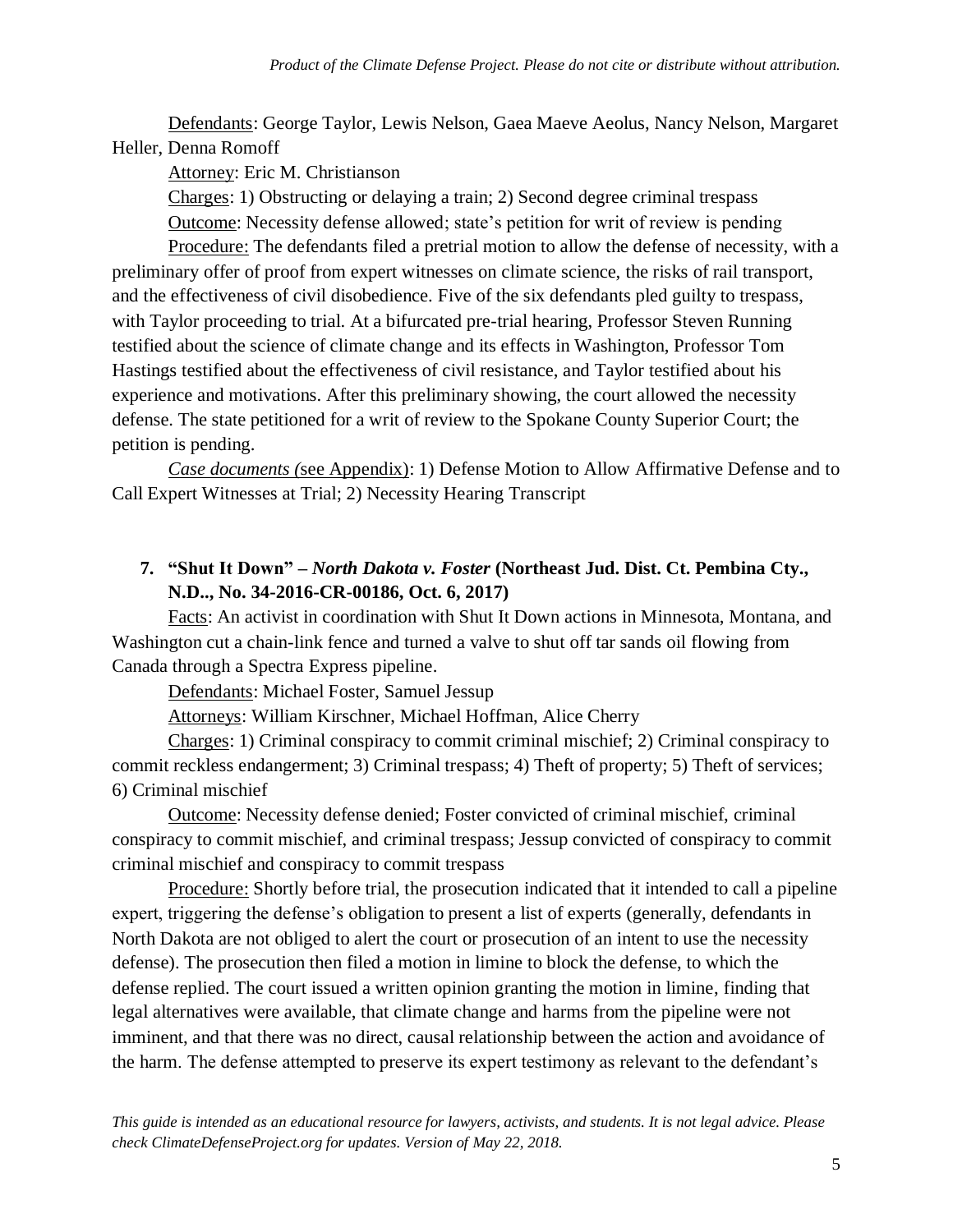state of mind, but after jury selection the judge barred testimony from all experts, including Dr. Jim Hansen. Both defendants were convicted by the jury.

*Case documents (*see Appendix): 1) State's Brief in Support of Motion in Limine; 2) Defense Response to Motion in Limine; 3) Memoranda Decision and Order Granting Motion in Limine

### **8. "Shut It Down" -** *Washington v. Ward* **(Skagit Co. Sup. Ct., Wash., No. 16-1-01001-5, Feb. 1, 2017, June 7, 2017)**

Facts: An activist in coordination with Shut It Down actions in Minnesota, Montana, and North Dakota cut a chain-link fence and turned a valve to shut off tar sands oil flowing from Canada through a Kinder Morgan pipeline.

Defendant: Ken Ward

Attorneys: Ralph Hurvitz, Lauren Regan, Cooper Brinson, Kelsey Skaggs

Charges: 1) Second degree burglary; 2) Criminal sabotage

Outcome: Necessity defense was denied; in the first trial, hung jury on both counts; second trial, a hung jury on sabotage and conviction on burglary; appeal pending

Procedure: The defense served notice of intent to present a necessity defense, after which the prosecution filed a motion to preclude the defense and to strike witnesses with expertise in climate change, energy policy, and civil disobedience. The defense filed a response brief. At the pre-trial hearing, the judge called the science of climate change and its causes issues of "tremendous controversy," found that the defendant had legal alternatives, and denied the defense.

The defendant was the only witness in his own defense, testifying about his activist experience, his turn to civil disobedience, and the science and effects of climate change (the judge granted judicial notice of several charts depicting the effects of global warming). The jury deliberated for several hours before reaching a deadlock on both charges, resulting in a mistrial.

The prosecution decided to retry the case. The defense filed a motion to reconsider the court's denial of the necessity defense, to which the state responded. The court denied the motion. After a second, similar trial, the defendant was convicted of burglary and the jury hung on the sabotage charge. An appeal is currently before the Court of Appeals.

Notes: The defendant faced a maximum of twenty years in prison. Although necessity evidence and instructions were barred in both trials, the court granted latitude to the defendant to testify about his beliefs and motivations over the prosecution's objections.

*Case documents (*see Appendix): 1) State's Response to Defense of Necessity and Defense Witnesses; 2) Response to State's Motion to Preclude Necessity Defense and to Strike Witnesses; 3) State's Reply to Defense Response Re: Defense of Necessity and Defense Witnesses; 4) Defendant's Trial Memorandum; 5) Trial Transcript; 6) Defense Motion to Reconsider; 7) State's Response to Defendant's Motion to Reconsider; 8) State's Supplemental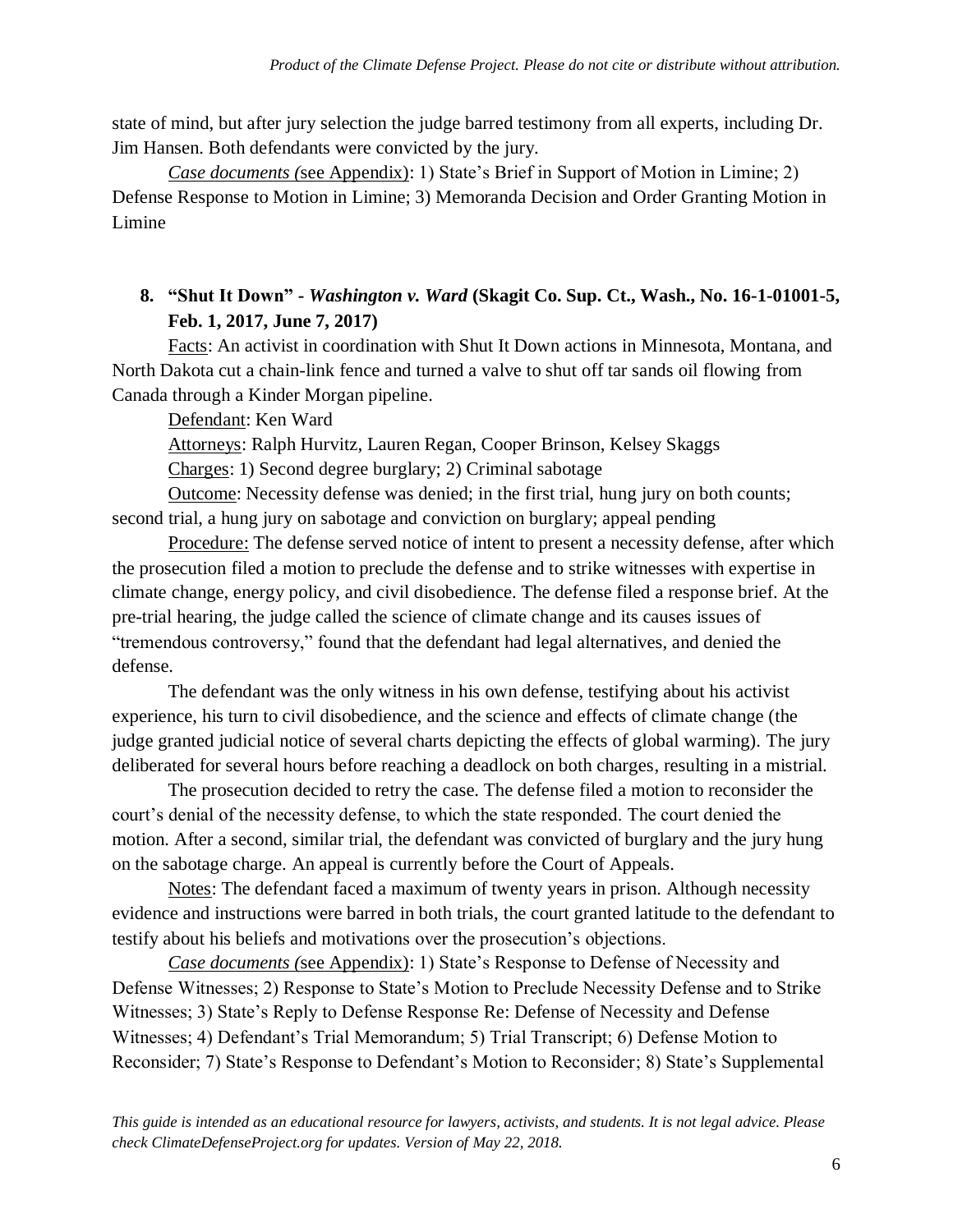Response to Defendant's Motion to Reconsider; 9) Petitioner's Opening Brief; 10) State's Response to Petitioner's Opening Brief

### **9. "Wawayanda Six" –** *New York v. Cromwell* **(Town of Wawayanda Justice Court, N.Y., No. 15120561, May 20, 2017)**

Facts: Activists blocked traffic at a construction site for the Competitive Power Ventures fracked gas power plant in Wawayanda, New York.

Defendants: James Cromwell, Madeline Shaw, Maureen Murphy-Smolka, Teresa Sigler Klemm, Naomi Miller, Pramilla Malik

Attorney: Michael H. Sussman, Valeria A. Gheorghiu

Charges: Disorderly conduct

Outcome: Judge found the defendants guilty in a bench trial; defendants plan to appeal

Procedure: The defendants filed a trial memorandum with an initial offer of proof based on necessity and asked for acquittal in the bench trial by reason of justification. The state moved to preclude the defense. In a written decision, the court found that the defense had offered sufficient preliminary proof to warrant a "complete proffer" of evidence of necessity at trial, reserving a final decision on the motion.

At trial, the defense presented testimony by public health and climate science experts. In a written decision, the court found that the protesters' actions were not reasonably calculated to prevent harm caused by construction of the plant, found that there was at least one legal alternative in the form of an ongoing proceeding, and that the targeted harm was not imminent.

Notes: In its decision, the court noted that "the pollution expected to be caused by this power plant once it is operational would be significant and contrary to New York State's policies on global warming."

*Case documents (*see Appendix): 1) Defense Motion to Allow Affirmative Defense and to Call Expert Witnesses at Trial; 2) Trial Memorandum of Law; 3) Decision

### **10.** *Washington v. Claydon* **(Skagit Co. Sup. Ct., Wash., No. 6Z0595647, Mar. 23, 2017)**

Facts: Activists associated with Break Free From Fossil Fuels occupied a BNSF rail yard in Anacortes, Washington to prevent export of crude oil.

Defendants: Elizabeth Anne Claydon, Clara Cleve, Kaya Masler, Randy Meier, Joelle Robinson, Caitlyn Taylor

Attorney: Larry Hildes Charges: Criminal trespass Outcome: Necessity defense denied; defendants convicted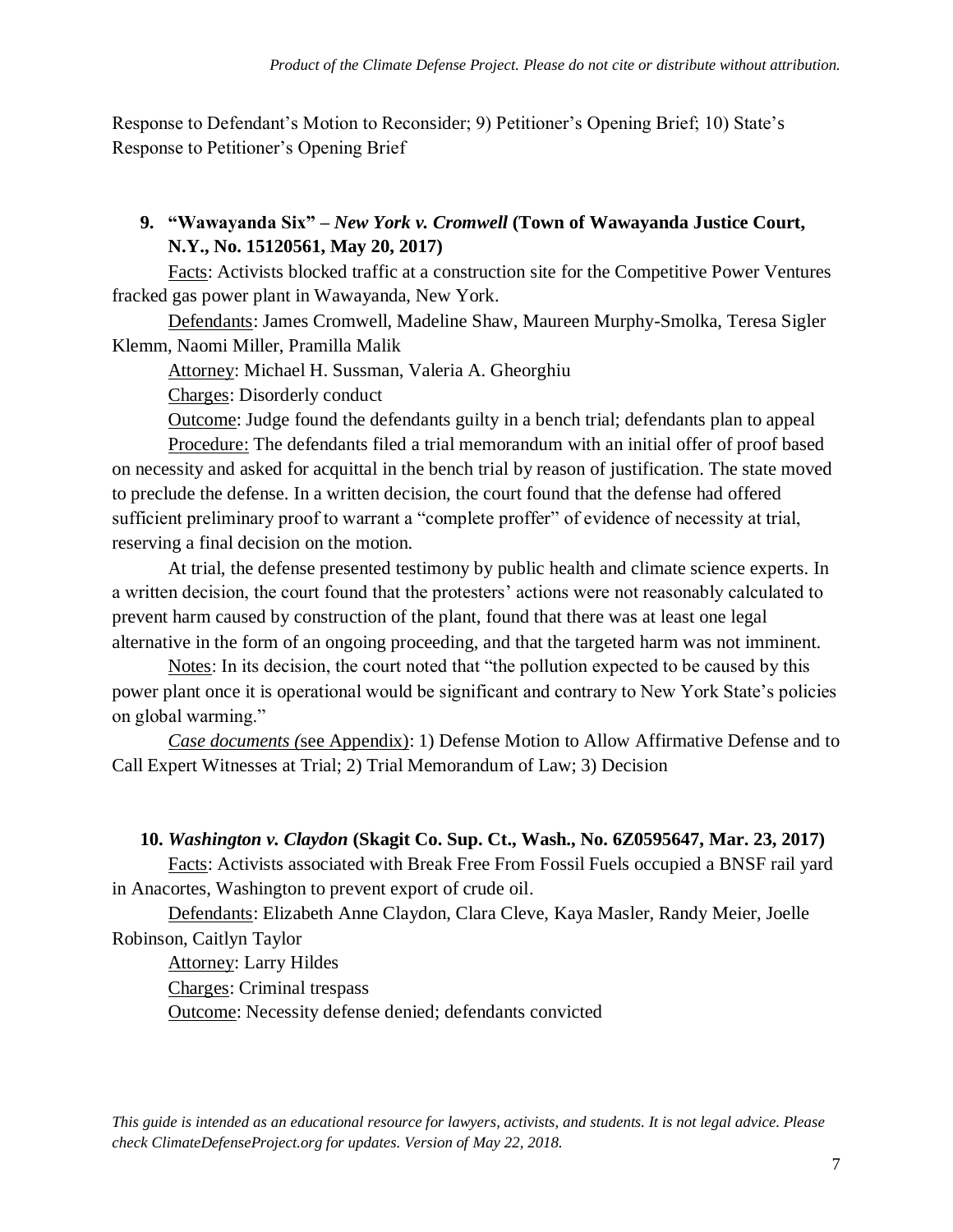Procedure: The defense filed a notice of intent to present the necessity defense, which the state opposed. The judge ruled orally that the defense had failed to satisfy the defense's elements and barred evidence related to necessity. The jury convicted all defendants.

Notes: This trial was part of a series of trials against 52 Break Free defendants involved in the Anacortes action. After the protest, Shell withdrew a proposal for a rail spur leading to an oil refinery. Although none of the defendants were permitted to present a necessity defense, one group of six defendants successfully secured a hung jury after testifying to their motivations for the protest.

*Case documents (*see Appendix): 1) Defendants' Reply Brief in Support of Use of Necessity Defense; 2) State's Response to Defense of Necessity and Defense Witnesses

Note: In some of the other Break Free trials, defendants attempted unsuccessfully to present the climate necessity defense; further details are currently not available.

#### **11.** *Vermont v. Gardner* **(Chittenden Sup. Ct., Vt., No. 2700-7-16, Feb. 28, 2017)**

Facts: Activists associated with 350.org Vermont chained themselves to construction equipment at a worksite for the Vermont Gas Systems natural gas pipeline.

Defendants: Geoffrey Gardner, Karen Bixler

Attorney: None (self-represented)

Charges: Criminal trespass

Outcome: Necessity defense denied; trial outcome pending

Procedure: The defendants filed a motion in limine asking the court to allow them to defend themselves "on the basis of the Public Trust doctrine," asserting that the state Public Service Board had violated its public trust duties in issuing a Certificate of Public Good to Vermont Gas Systems despite the deleterious global warming consequences of methane leakage from natural gas fracking. The motion cited multiple scientific sources and argued that the state's agencies and legislatures had failed to prevent impending environmental catastrophe, concluding that the defendants acted out of necessity to cure this governmental failure. The defendants offered expert testimony by four witnesses.

The court's decision found that the public trust doctrine was irrelevant to a criminal proceeding. Construing their arguments as a proffer of the necessity defense, the court found that the defense was generally unavailable for political defendants and deferred to the decision of the Public Service Board.

Notes: The necessity defense was based both on climate change harms and on the risk that the pipeline posed to a nearby nuclear power plant. As such, much of the testimony focused on efforts to alert regulatory agencies to the risk of radioactivity and the exhaustion of legal remedies to stop the pipeline.

*Case documents (*see Appendix): 1) Defendants' Motion in Limine; 2) Decision on Motion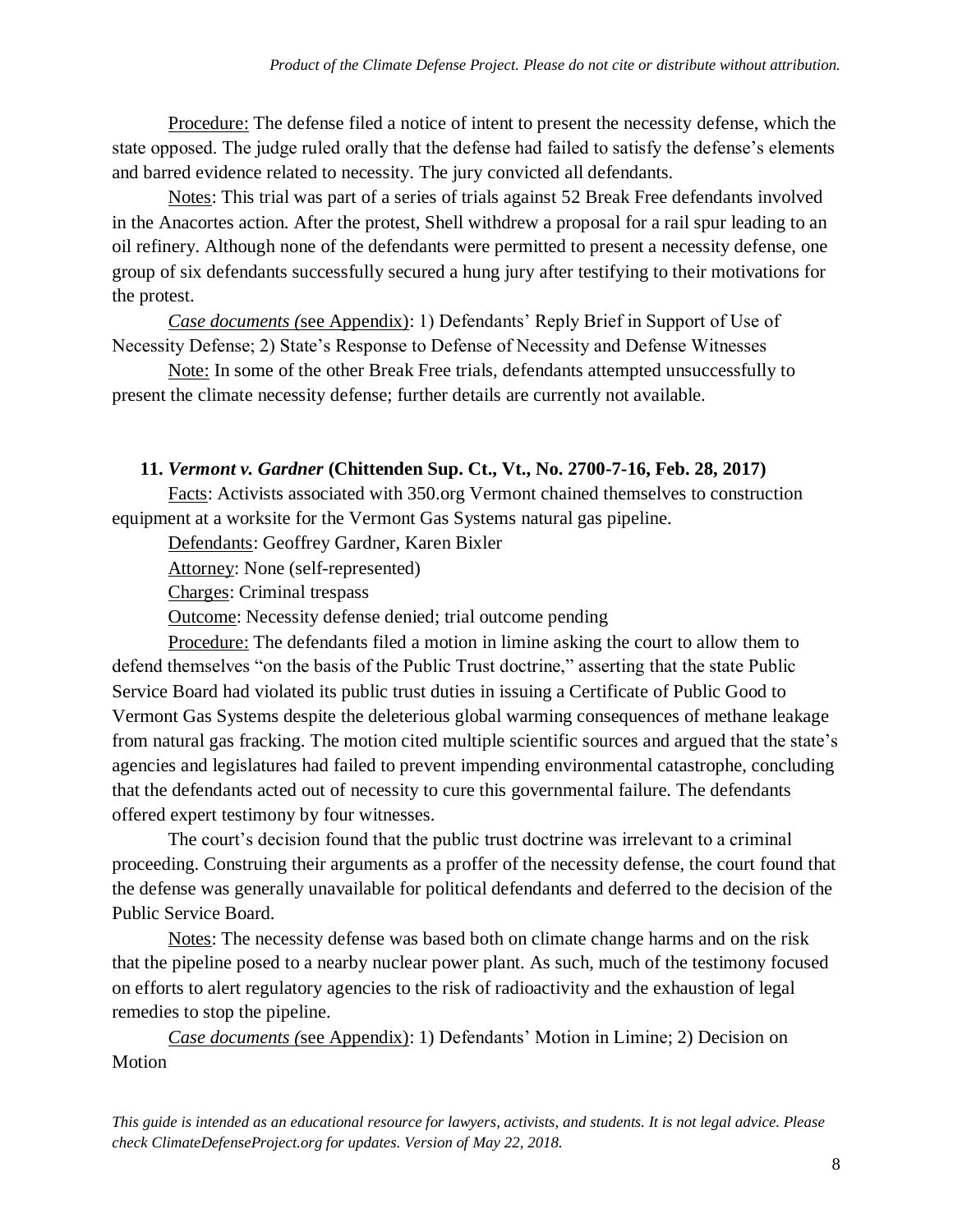### **12. "Montrose 9" –** *New York v. Bucci* **(Town of Cortlandt Justice Ct., N.Y., No. 15110183, Dec. 1, 2016)**

Facts: Activists associated with Resist AIM blockaded the entrance to a construction lot for the Spectra Energy Algonquin Incremental Market pipeline project to draw attention to the pipeline's risks for the climate and the nearby Indian Point nuclear power plant.

Defendants: Linda Snider, Susan Rutman, Michael Bucci, Kim Fraczek, Melissa Freedman, Monica Hunken, George Packard, Andy Ryan, Kathleen Thomas

Attorney: Martin Stolar

Charges: Disorderly conduct

Outcome: Judge found the defendants guilty in a bench trial; defendants plan to appeal

Procedure: The defense offered a trial memorandum presenting a First Amendment defense and a necessity defense based on New York's justification statute. In a bench trial, local councilmember Seth Freach testified to the town council's unanimous opposition to the pipeline and to attempts to alert FERC to public health and safety risks, nuclear engineer Paul Blanch testified about the dangers posed to the Indian Point nuclear plant, and physicist Paul Merkowitz testified about FERC's denial of existing science on pipeline risks and the inexistence of adequate legal alternatives to stop the pipeline.

The judge's decision deferred to the findings of the Federal Energy Regulatory Commission that there was no imminent threat of harm from the pipeline, found no direct link between the blocking of a parking lot and halting construction, and concluded that the defendant's celebratory response to their arrests demonstrated the absence of danger.

Notes: The necessity defense was based both on climate change harms and on the risk that the pipeline posed to a nearby nuclear power plant. As such, much of the testimony focused on efforts to alert regulatory agencies to the risk of radioactivity and the exhaustion of legal remedies to stop the pipeline.

*Case documents (*see Appendix): 1) Defense Trial Memorandum; 2) Decision & Order

### **13. Coast Guard Cases - Coast Guard Assessments Against Chiara D'Angelo (Activity No. 5169347, May 17, 2016) and Matthew Fuller (Activity No. 5169346, June 13, 2016)**

Facts: Activists associated with Shell No! hung from the anchor chain of the Arctic Challenger support vessel in Bellingham, WA for more than three days to prevent the departure of an Arctic oil drilling fleet.

Defendants: Chiara D'Angelo, Matthew Fuller Attorney: Amanda Schemkes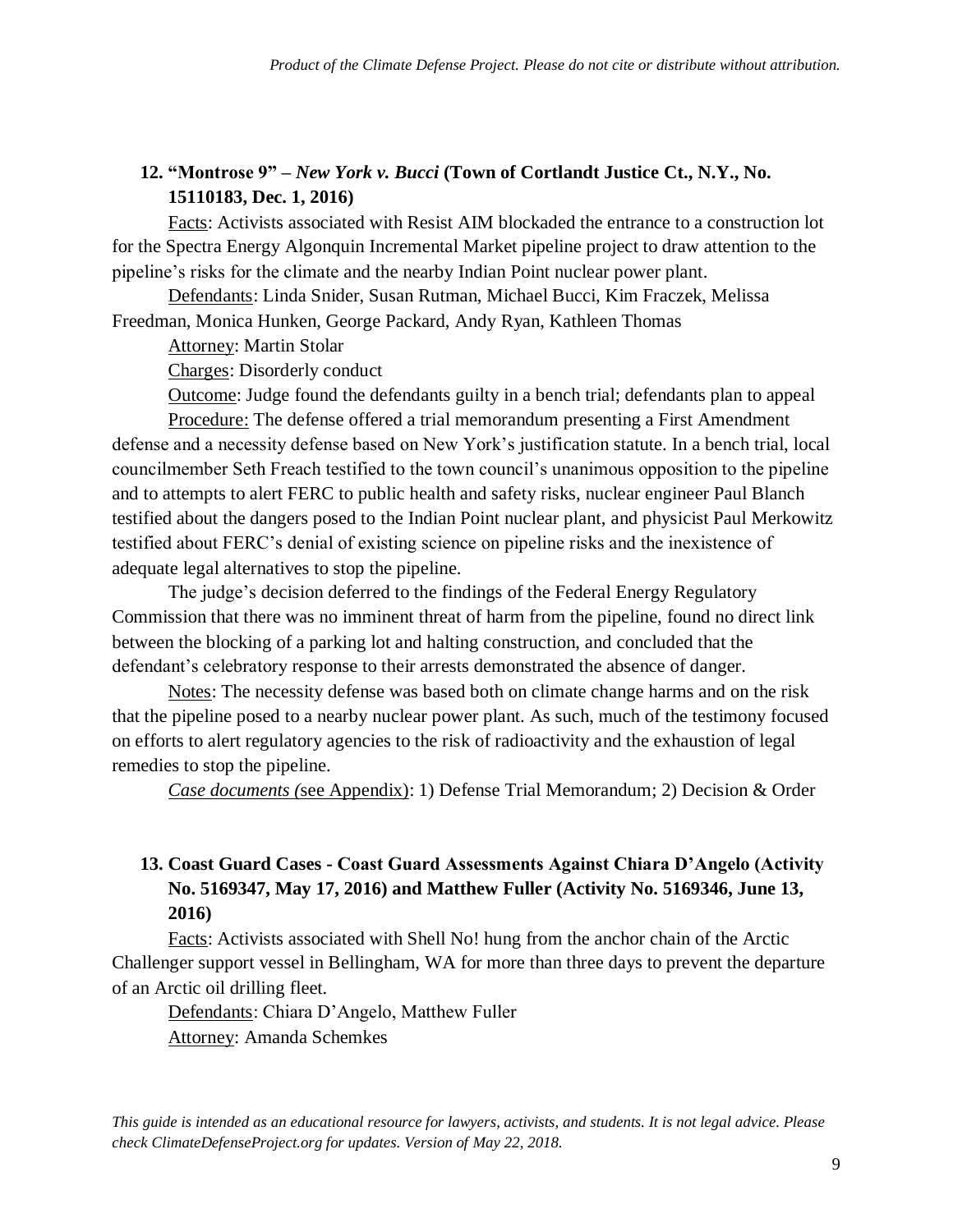Charges: Civil penalties of \$20,000 and \$10,000 for unauthorized entry into a Coast Guard safety zone

Outcome: The hearing officer considered and rejected the defense, imposing penalties of \$5,000 and \$4,750

Procedure: The Coast Guard created special "safety zone" around Shell's Arctic fleet and published their existence in the Federal Register. After the protest, the Coast Guard sent defendants Preliminary Assessment Letters seeking penalties of \$20,000 and \$10,000. Prehearing communications between defense counsel and the Coast Guard Hearing Office discussed issues to be raised at the hearings, including the necessity defense. The administrative hearings were before a Coast Guard Hearing Officer and without a jury.

The hearing officer considered the necessity defense over objections from the Coast Guard charging unit, based on defense counsel's analogy to "public necessity" trespassing cases in other civil penalty proceedings. However, the officer found that none of the defense's four elements as defined by the Ninth Circuit had been met.

Notes: The defense framed its necessity around the public or atmospheric trust doctrine, arguing that the state has an affirmative duty to protect the climate as a resource held in trust for the people. When the state fails in this duty, individuals have a right to enforce the trust.

*Case documents*: 1) Final Assessment Letter against D'Angelo; 2) Final Assessment Letter against Fuller

## **14. "Delta 5" -** *Washington v. Brockway* **(Snohomish Co. Dist. Ct., Wash., No. 5053A-14D, Jan. 13, 2016)**

Facts: Activists affiliated with Rising Tide Seattle and 350 Washington erected a tripod over tracks in a BNSF Railway yard in Everett, Washington, blocking trains carrying Bakken crude oil.

Defendants: Abby Brockway, Michael LaPointe, Jack Minchew, Elizabeth Spoeri, Patrick Mazza (pro se)

Attorneys: Bob Goldsmith, Mary Joyce McCallum, Bridge Joyce, E. Craig Hay

Charges: 1) Second-degree criminal trespass; 2) Obstructing or delaying a train

Outcome: The jury convicted the defendants of trespass and acquitted them of obstruction of the train. Discretionary appellate review was granted, and the appeal is currently before the Court of Appeals.

Procedure: The defense filed an initial motion to allow the defense, as well as a reply to the prosecution's opposition. The court denied the motion, holding that the protest's impact was "pure speculation" and that legal alternatives were available. The defense moved to reconsider the order, arguing that the connection between the protest action and global warming harms and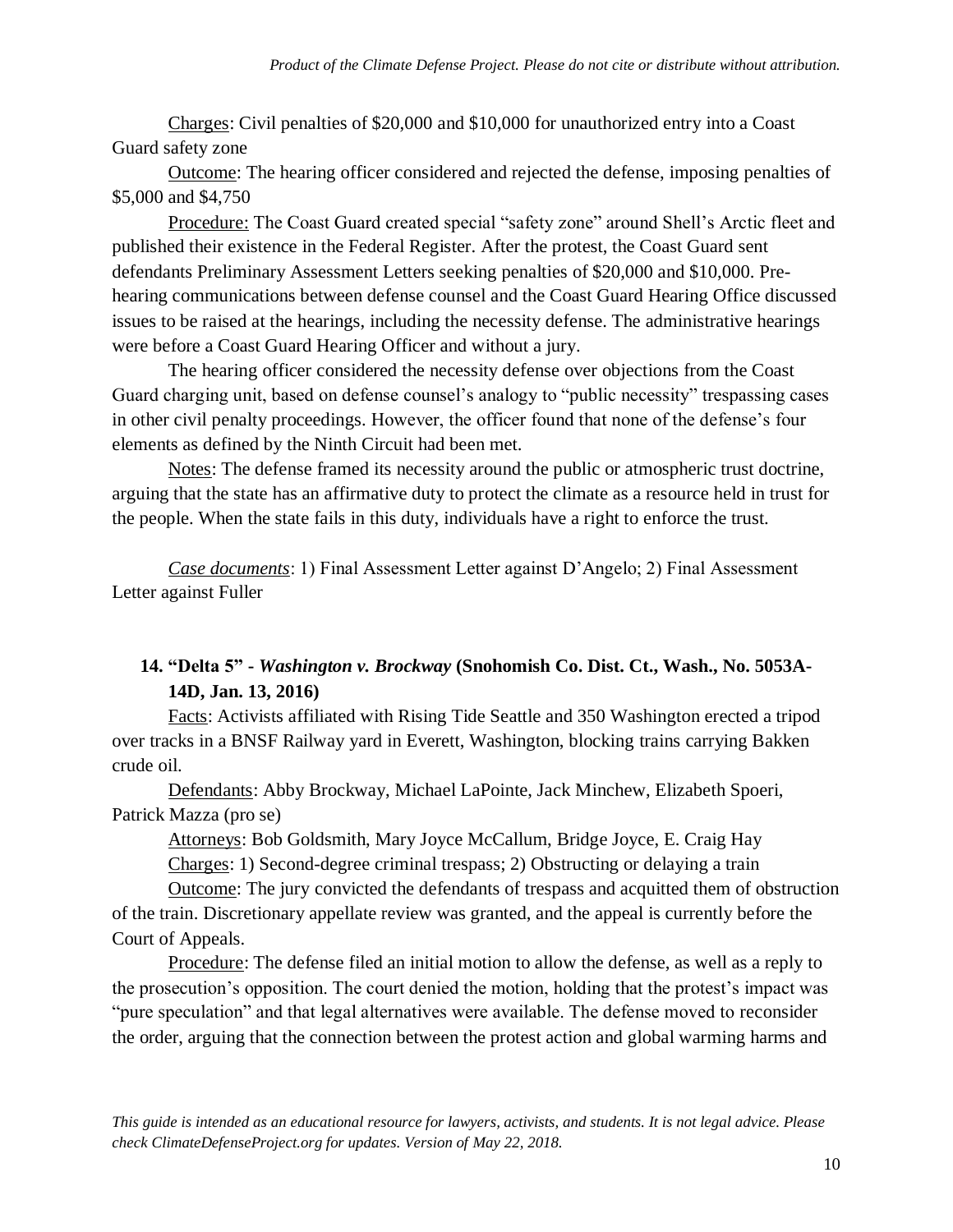the existence of alternatives were questions of fact for the jury. After a hearing, the judge reversed himself and allowed testimony on the theory of necessity.

At trial, the defense presented six witnesses to testify to both the climate consequences of burning crude oil as well as the environmental and health risks of crude oil transport by rail and BNSF's history of safety violations and punishment of whistleblowers. The defendants testified to past, fruitless attempts at legal advocacy, and defense counsel argued that no legal alternatives were available given industry capture of state agencies and legislatures.

At the close of testimony, the prosecution made a renewed motion to withhold jury instruction on the necessity defense. The judge granted the motion, holding that there were reasonable alternatives to civil disobedience. The jury convicted the defendants of trespass and acquitted them of obstruction.

Defendants sought discretionary review of their convictions for criminal trespass, which was granted. The appeal is currently before the Court of Appeals. Climate Defense Project submitted an amicus curiae brief arguing for application of the public trust doctrine to consideration of the necessity defense.

Notes: The defendants offered a two-prong necessity defense based upon both climate change and the health and safety consequences of crude oil transport in Washington. As such, much of their witnesses' testimony focused on the known risks of BNSF's transport methods and on the company's efforts to stifle attempts to regulate them.

Because necessity testimony was presented to the jury, the defendants were able to use their trial to educate jurors and the public on the necessity of direct action to combat climate change and crude oil transport, despite the fact that the possibility of acquittal by necessity was denied at the last opportunity.

*Case documents*: 1) Defense Motion to Allow Affirmative Defense of Necessity and to Call Expert Witnesses; 2) State Opposition Memorandum; 3) Joint Defense Reply in Support of Motion 4) Court Order Denying Defense Motion; 5) Defense Motion to Reconsider Order on Expert Witnesses; 6) Defense Motion to Reconsider Order on Expert Witnesses; 7) Trial excerpts related to necessity defense; 8) Commissioner Grant of Discretionary Review; 9) Petitioner's Opening Brief; 10) Appellant's Opening Brief; 11) Amicus Curiae Brief of Climate Defense Project in Support of Petitioners' Opening Brief

# **15. "Flood Wall Street 10" –** *New York v. Shalauder* **(N.Y.C. Crim. Ct., No. 2014NY076969, Mar. 5, 2015)**

Facts: Activists affiliated with Flood Wall Street blocked Broadway in New York City to protest Wall Street's fossil fuel funding and refused a police order to leave.

Defendants: William Shalauder, John Tarleton Attorneys: Martin Stolar, Jonathan Wallace Charge: Disorderly conduct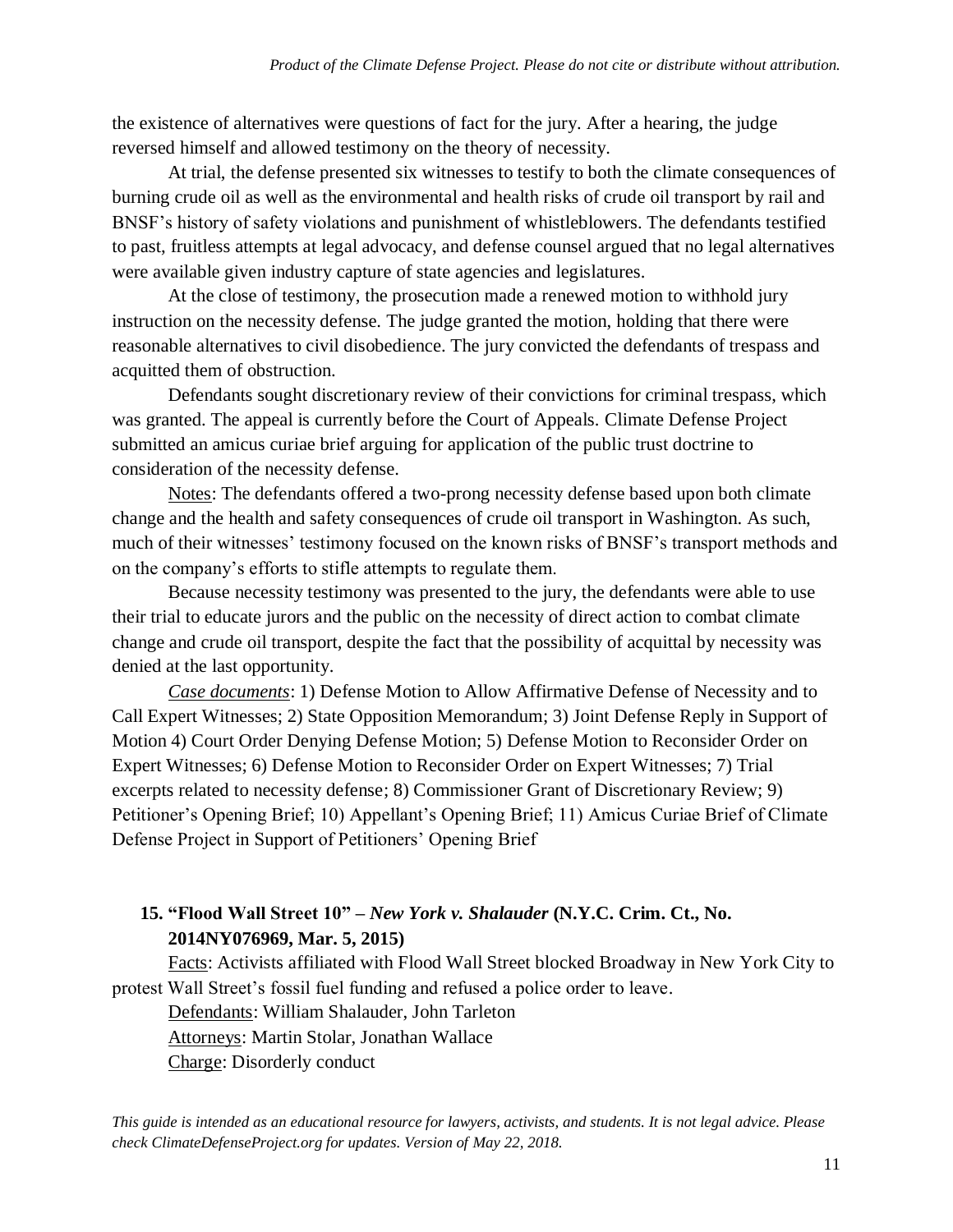Outcome: The judge denied presentation of the defense but acquitted the defendant on First Amendment grounds.

Procedure: The defense offered a trial memorandum with a First Amendment defense and a necessity defense based on New York's justification statute, as well as a lengthy discussion of the value of civil disobedience. After testimony related to necessity, the judge denied presentation of the defense. After a bench trial, the defendant was acquitted based on a First Amendment defense that a police order to vacate the area was not narrowly tailored.

Notes: Although the judge denied the necessity defense, his comments from the bench regarding the severity of climate change and the need for citizen action provided favorable dicta for future legal actions. Most notably, the judge took judicial notice of climate change in an evidentiary ruling, obviating the need to prove the facts of climate change's harms

*Case documents*: 1) Defense Trial Memorandum of Law; 2) Trial transcript excerpt

#### **16.** *Oklahoma v. Johnson* **(Atoka Dist. Ct., Okla., Oct. 23, 2014)**

Facts: An activist associated with Great Plains Tar Sands Resistance locked himself to construction equipment on the Gulf Coast Pipeline (southern leg of the Keystone XL) route in Tushka, Oklahoma.

Defendants: Alec Johnson

Attorney: Doug Parr

Charges: Two counts of misdemeanor obstructing an officer

Outcome: The judge denied presentation of the defense and restricted testimony during trial. The defendant was convicted of both counts by a jury and received a \$1,000 fine.

Procedure: The defense gave only oral notice prior to trial of its intent to present the defense, and filed a trial brief on the defense; the judge denied presentation on necessity. During voir dire and cross examination the issue of necessity was approached indirectly before the judge restricted testimony, including the exclusion of an affidavit on the climate change consequences of the Keystone XL pipeline by Dr. James Hansen. Because Oklahoma has jury sentencing, the defense was again able to obliquely approach the issue of necessity through arguing for mitigation. The jury convicted the defendant on both counts, but sentenced him to no jail time even though each charge carried a maximum penalty of one year in jail. The judge imposed the maximum fine.

Notes: The defense framed its necessity argument in part around the public or atmospheric trust doctrine, arguing that the state has an affirmative duty to protect the climate as a resource held in trust for the people. When the state fails in this duty, individuals have a right to enforce the trust.

*Case documents*: Defense Trial Brief Regarding the Necessity Defense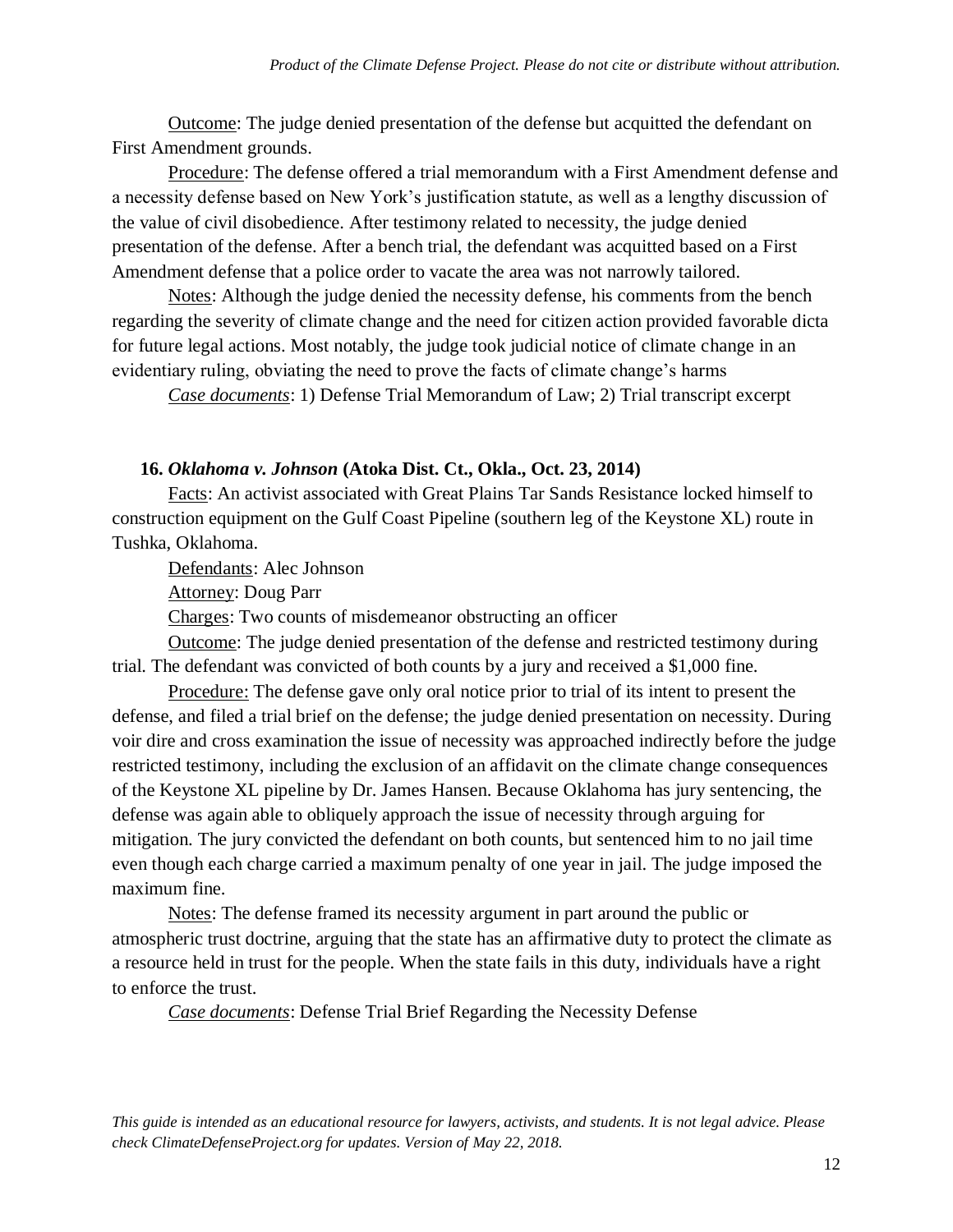### **17. "The Lobster Boat Blockade" -** *Commonwealth v. O'Hara* **(Fall River Dist. Ct., MA, No. 1332CR593, Sep. 8, 2014)**

Facts: Activists associated with 350.org anchored a lobster boat named the "Henry David T." into the shipping channel of the Brayton Point coal-fired power plant in Somerset, Massachusetts, blocking a shipment of West Virginia mountaintop coal.

Defendants: Jay O'Hara, Ken Ward

Attorneys: Joan Fund, Matt Pawa

Charges: 1) Disturbing the peace, 2) Conspiracy, 3) Failure to act to avoid a collision, 4) Negligent operation of a motor vehicle

Outcome: On the day of trial, the district attorney dropped the charges (agreeing instead to \$2,000 in restitution from each defendant) and gave a speech to supporters outside the courthouse supporting increased action on climate change

Procedure: Prior to trial, the prosecution moved to reserve and report the admissibility of the necessity defense to the state appeals court. The motion was denied. Defendants were prepared to present the defense with expert testimony from Dr. James Hansen, Bill McKibben, and attorney David Bookbinder before charges were dropped.

Notes: The district attorney's exceptional out-of-court statements endorsing the actions of the defendants, while providing no precedent for necessity outcomes, are persuasive arguments in favor of the "no legal alternatives" element of the defense.

*Case documents*: 1) Commonwealth's Motion to Reserve and Report Question to Appeals Court; 2) Defendants' Memorandum of Law in Opposition to Commonwealth's Motion (including Offer of Proof)

### **18. "MI-CATS 3" -** *Michigan v. Carter* **(Ingham Cir. Ct., MI, No. 13-000917-FH, Jan. 29, 2014)**

Facts: Activists affiliated with Michigan Coalition Against Tar Sands (MICATS) used a "sleeping dragon" to lock down to construction equipment at a tar sands pipeline construction site in Stockbridge, MI operated by Enbridge Energy.

Defendants: Barbara Carter, Lisa Leggio, Vicci Hamlin (a fourth defendant pled guilty prior to trial)

Attorneys: Kathy H. Murphy, Joshua M. Covert, Robert K. Gaecke, Jr.

Charges: 1) Felony resisting and obstructing an officer 2) Misdemeanor trespass

Outcome: The judge denied presentation of the defense prior to trial. The defendants were convicted of both charges by a jury and sentenced to time served (one month in county jail between conviction and sentencing), more than \$34,000 in restitution, and five years of probation

Procedure: Prior to trial, the defense moved to raise the defense; to admit Dr. James Hansen as an expert witness to testify on "the enormously deleterious effects of fossil-fuel extraction on the environment" (Def. Mot. 3); and to admit as exhibits 1) Dr. Hansen's paper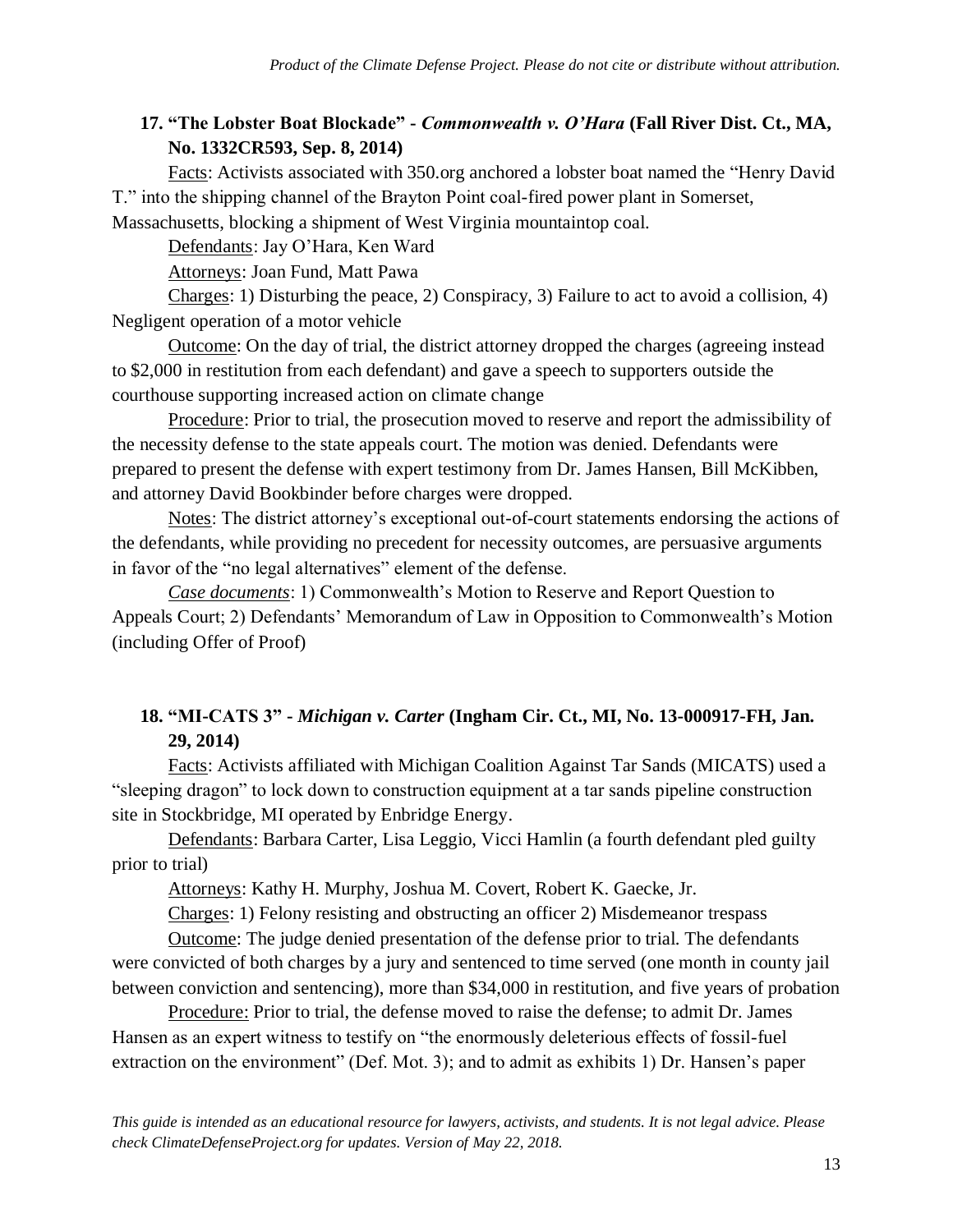"Assessing 'Dangerous Climate Change' . . ." and 2) Dr. Hansen's primer on climate change for children, "Broken Wing Butterfly." The judge denied the motion.

After jury conviction, the defendants appealed to the Michigan Court of Appeals, asserting that the evidence was insufficient to support a conviction, that the judge had been partial in his questioning of defendant Carter, who testified on his own behalf, and that the resisting and obstructing statute was constitutionally overbroad. The appeal was denied over a vigorous dissent. Defendants Carter and Hamlin filed an application for leave to appeal to the Michigan Supreme Court, which recently ordered the Ingham County Prosecutor, who had chosen to ignore the defendants' application for leave to appeal, to reply to the application.

Notes: The activists framed their defense as "environmental necessity" rather than "climate necessity," arguing that in addition to climate change avoidance their actions were necessary to prevent another pipeline spill similar to the million-gallon-plus Enbridge spill on the Talmadge Creek and Kalamazoo River in 2010. This framing is similar to the safety-based necessity defense offered in addition to the strict climate necessity defense in the Delta 5 case (see above).

In its second brief to the court, the defense emphasized Enbridge's failure to meet deadlines for clean-up of the 2010 spill or to pay for the clean-up costs. More importantly, both the EPA and the Michigan Department of Environmental Quality had failed to enforce the terms of Enbridge's clean-up agreement, supporting the claim that activists had to act outside traditional government remedies.

*Case documents*: 1) Motions of Defendants to Present an Expert Witness and to Raise the Defense of Environmental Necessity; 2) Reply to People's Response to Motion of Defendants; 3) *People v. Hamlin* (Mich. Ct. App. Case No. 321352; Mich. Sup. Ct. Case No. 153128); *People v. Carter* (Mich. Ct. App. Case No 322207, 2015; Mich. Sup. Ct. Case No. 153092)

### **19.** *City of Bellingham v. Alexander* **(City of Bellingham Mun. Ct., Wash., No. CB0075354, March 18, 2013)**

Facts: Activists blocked the tracks at a BNSF rail yard in Bellingham, Washington to protest the export of coal.

Defendants: Ian Alexander, Bonnie Barker, Robert Burr, Michael Cragan, Alexis Garcia Silva, Herbert Goodwin, Andrew Ingram, Tamara Lee King, Jordan Quinn, Zachary Robertson, Joshua Smith, Gerald Warren

Attorneys: Larry Hildes

Charges: 1) Criminal trespass; 2) Obstructing a Public Servant

Outcome: The judge denied presentation of the defense prior to trial and the defendants were convicted by a jury.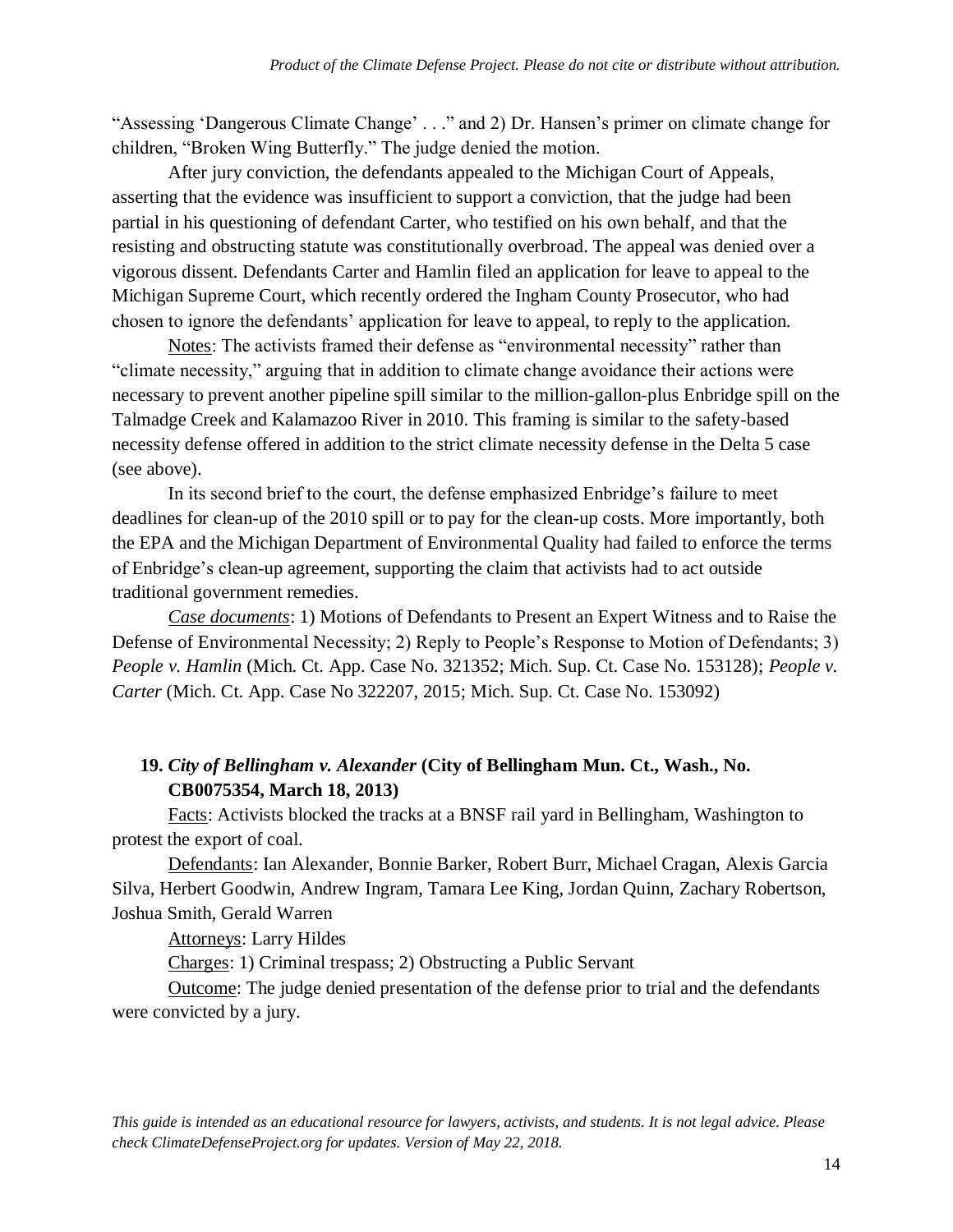Procedure: Prior to trial, the defense moved to raise the defense and to admit experts testifying to the effects of both global climate change and the local impacts of coal transport. The state opposed the motion.

In its ruling denying the necessity defense, the court found that the Washington defense did not require "forces of nature" and that the defense is not precluded in cases of civil disobedience. Nevertheless, the court found that there were legal alternatives to protest and that the defendants had not prevented the targeted danger. In addition to denying the defense, the court barred testimony or discussion related to the coal industry or global warming. The defense filed a motion for reconsideration, which was denied, and the defendants were convicted by a jury.

Notes: Although the court denied the necessity defense, it refrained from adopting the state's position that the defense is never available in a case of political protest.

*Case documents*: 1) Defendants' Notice of Intended Defenses; 2) Plaintiffs' Motion in Limine; 3) Defendants' Reply in Support of the Necessity Defense; 4) Ruling on Motions in Limine; 5) Defendants' Motion for Reconsideration of the Court's Order Granting the Prosecutor's Motion in Limine as to the Necessity Defense

### **20.** *City of Helena v. McKinlay* **(Helena Mun. Ct. MT, No. 2012-NT-4385** *et seq.***, Jan. 29, 2013)**

Facts: Activists protested at the state Capitol against the Land Board's decision to lease land in the Powder River Basin to strip mine and export coal.

Defendants: Bonnie McKinlay et al.

Attorneys: Larry Hildes, Robert Gentry

Charges: Misdemeanor trespass

Outcome: The judge denied presentation of the defense and the defendants were convicted by a jury.

Procedure: Prior to trial, the defense moved to raise the defense. The city filed a motion in limine in opposition, to which the defense replied; the city filed a final brief arguing that the common law defense of necessity is unavailable in Montana. The court entered a brief order finding that the defendants had legal alternatives and barring necessity evidence. The defendants were convicted in a jury trial.

Notes: The court declined to rule definitively on the availability of the common law necessity defense in Montana.

*Case documents*: 1) Defendants' Notice of Intended Defenses; 2) Brief in Support of Motion *In Limine* to Exclude Testimony and Materials Re: Necessity and First Amendment Defenses; 3) Defendants' Response to Plaintiffs' Motion in Limine; 4) Reply Brief in Support of Motion *In Limine* to Exclude Testimony and Materials Re: Necessity and First Amendment Defenses; 5) Order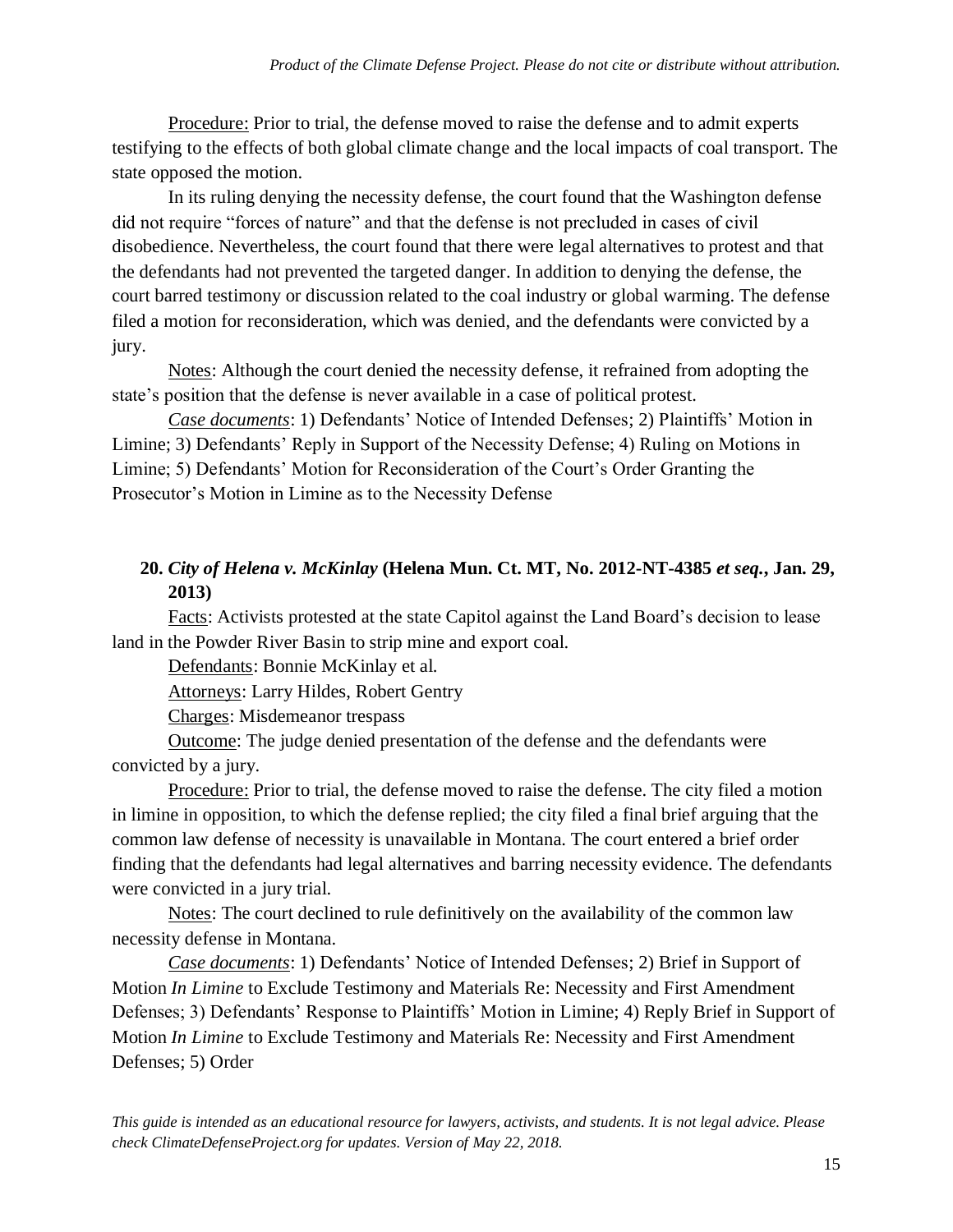#### **21.** *United States v. DeChristopher***, 695 F.3d 1082 (10th Cir. 2012)**

Facts: Activist registered as a bidder and won fourteen bids to disrupt a Bureau of Land Management sale of drilling leases in southeastern Utah.

Defendant: Tim DeChristopher

Attorneys: Ronald J. Yengich, Elizabeth Hunt, Patrick A. Shea

Charges: 1) Violation of Federal Onshore Oil and Gas Leasing Act; 2) False statement Outcome: The court granted a government motion in limine to block the defense. The defendant was convicted on both counts by a jury, his appeal was denied, and he served 21 months of a 24-month sentence.

Procedure: The prosecution filed a motion in limine to block the defense, which generated cross-motions on the substance of the federal defense's four elements and the right to mount a defense. The District Court granted the motion in limine and the defendant was convicted on both counts by a jury. The Tenth Circuit denied an appeal based on several issues, including denial of the necessity defense.

Notes: Although denied by the prosecution and both courts, most of the BLM leases targeted by the defendant were soon canceled as a direct result of the protest action and the attention it drew to the federal government's violation of environmental assessment requirements. This precedent may be useful for proving a defendant's anticipation of a direct connection between protest and aversion of climate harms.

*Case documents*: 1) Indictment; 2) Government Motion in Limine Re: Necessity Defense; 3) Defense Memorandum Opposing Government's Motion; 4) Government Reply to Defense Memorandum; 5) Defense Written Proffer of Choice of Evils Defense and Request for Evidentiary Hearing; 6) Government Response to Defense Written Proffer; 7) Reply Memorandum in Support of Written Proffer; 8) District Court Memorandum Opinion and Order; 9) Opening Brief of Appellant; 10) Tenth Circuit Opinion

### *UNITED KINGDOM*

#### **1. "Kingsnorth 6" -** *R. v. Hewke* **(Maidstone Crown Court, UK, No. T20080116, Sep. 8, 2008)**

Facts: Activists associated with Greenpeace scaled a chimney at the Kingsnorth coal power plant in Hoo, Kent, England and painted the prime minister's name to protest climate change, shutting the plant for four days.

Defendants: Timothy Hewke, Kevin Drake, Ben Stewart, William Rose, Emily Hall, Huw Williams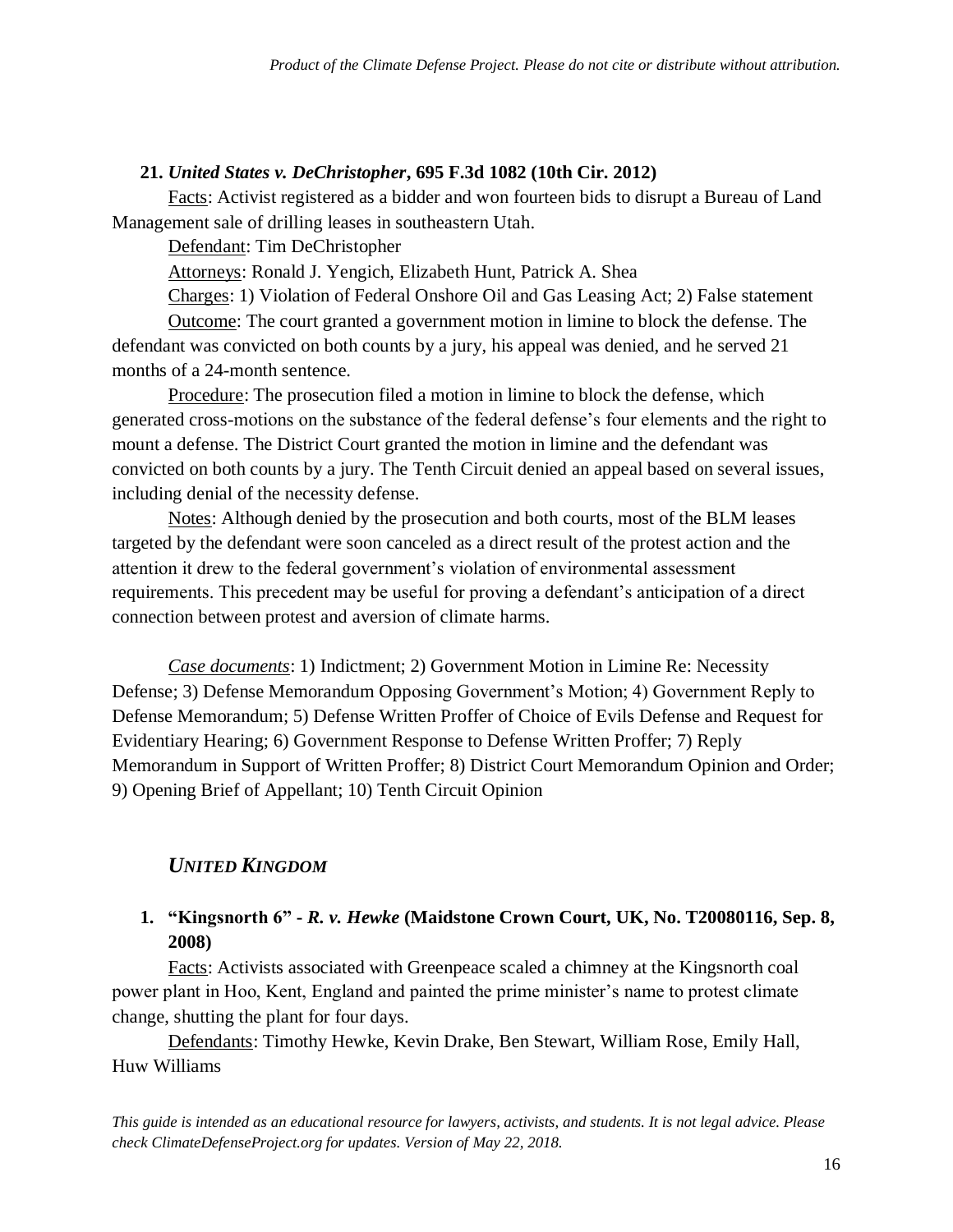Attorneys: Michael Wolkind, Quincy Whitaker, Mike Schwarz, Catherine Jackson Charges: 1) Aggravated trespass, 2) Criminal damage

Outcome: A jury acquitted all defendants of all charges based on the theory of "lawful excuse."

Procedure: The defense offered a "case statement" laying out its theory of "lawful excuse" prior to trial, after which the prosecution unsuccessfully tried to bar the question from the jury. Dr. James Hansen testified on the climate tipping point and the need to eliminate all coal power, as well as the inaction of British political leaders; Dr. Geoff Meaden testified on climate change harms to the region; Aqqaluk Lynge testified on the effects of warming on the Inuit; Zac Goldsmith testified on the lack of political efforts to address climate change.

The defense was submitted to the jury, which acquitted all defendants of all charges.

Notes: Defense counsel has noted that much of the success of the defense turned on the special latitude of the English Section 5 "lawful excuse" justification, which requires 1) that the defendant damaged property to protect property belonging to another; 2) that the defendant believed the property was in immediate need of protection; and 3) that the defendant believed the means of protection adopted were reasonable in light of the circumstances. The defendants argued that they damaged the Kingsnorth plant in order to protect polar ice caps, sensitive coastal regions in Britain and abroad, and Inuit territories, among others, from the effects of carbon dioxide emissions. The judge's "Summing-Up" provides an excellent analysis of the competing theories of causation and political urgency.

*Case documents*: 1) Defence Case Statement; 2) Transcript of Evidence of Professor Hansen; 3) Judge's Summing-Up; 4) Note on S.5 "Lawful excuse"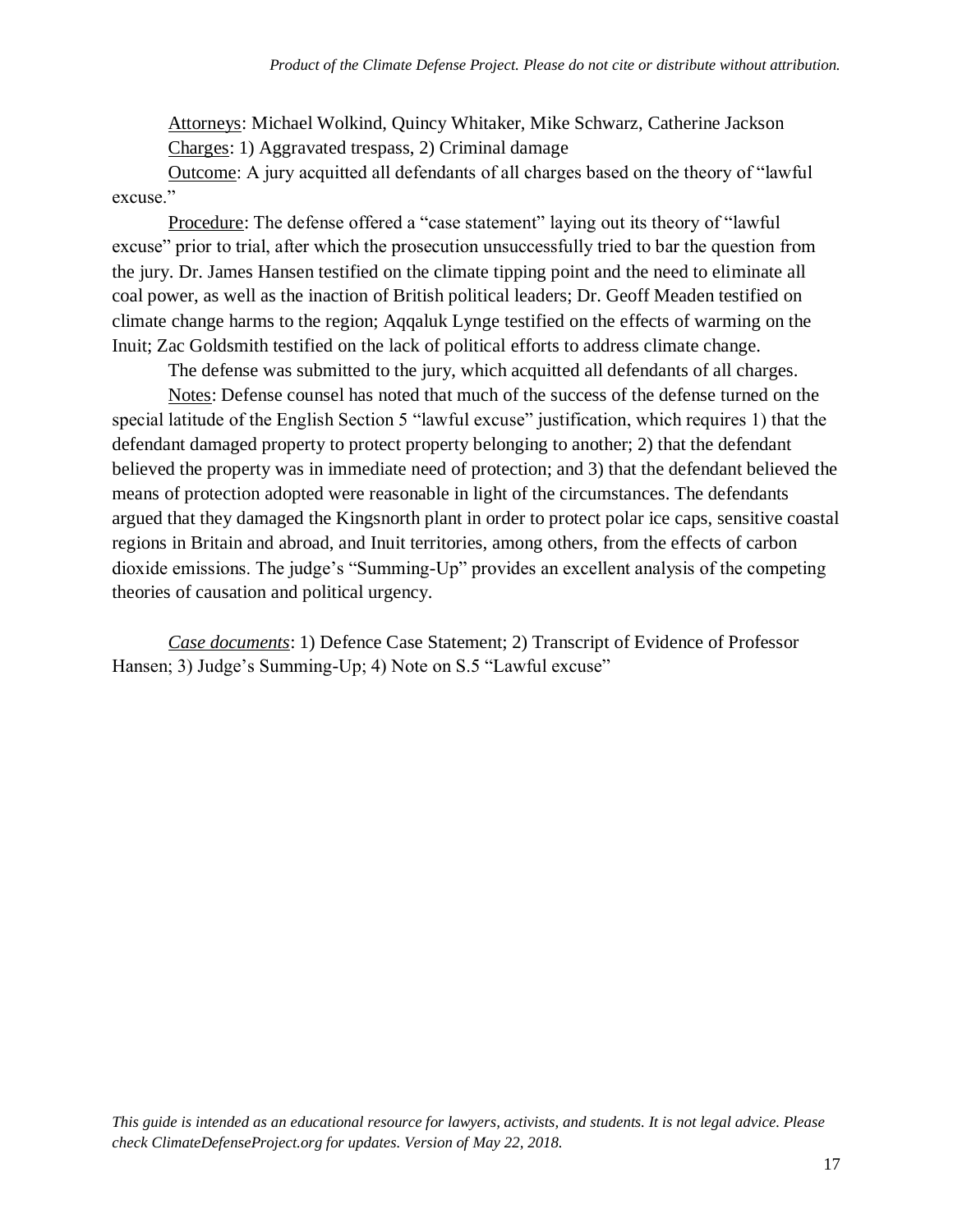# *APPENDIX*

#### *Minnesota v. Holiday*

State's Memorandum in Support of its Motion in Limine Defendants' Response to State's Motion in Limine to Prohibit Evidence on the Defense of Necessity Order Granting the State's Motion in Limine

#### *North Dakota v. Iron Eyes*

Memorandum in Support of Notice of Intent to Argue an Affirmative Defense Rooted in Necessity

#### Shut It Down – *Minnesota v. Klapstein*

State's Memorandum in Opposition to Defendant's Affirmative Defense of Necessity Defense Response to State's Memorandum in Opposition to Defendant's Affirmative Defense of Necessity Order Regarding Necessity Defense Appellant's Pretrial Appeal Brief and Addendum Respondents' Pretrial Appeal Brief and Addendum Brief of Law Professors and Legal Education Organizations as *Amici Curiae* in Support of Respondents; Court of Appeals Order Dismissing Appeal

#### *Massachusetts v. Gore*

Memorandum in Opposition to Commonwealth's Motion in Limine to Exclude Necessity Defense [Audio](http://www.climatedisobedience.org/west_roxbury) of hearing

#### Shut It Down – *Montana v. Higgins*

Defendant's Memorandum on Necessity State's Reply to Defense Response Re: Defense of Necessity and Defense Witnesses Order Denying Defendant's Defense of Necessity Petition for Writ of Supervisory Control and Motion for Stay of Proceedings Order Denying Supervisory Control

#### *Washington v. Taylor*

Defense Motion to Allow Affirmative Defense and to Call Expert Witnesses at Trial Necessity Hearing Transcript

#### Shut It Down – *North Dakota v. Foster*

State's Brief in Support of Motion in Limine Defense Response to Motion in Limine Memoranda Decision and Order Granting Motion in Limine

Shut It Down - *Washington v. Ward* State's Response to Defense of Necessity and Defense Witnesses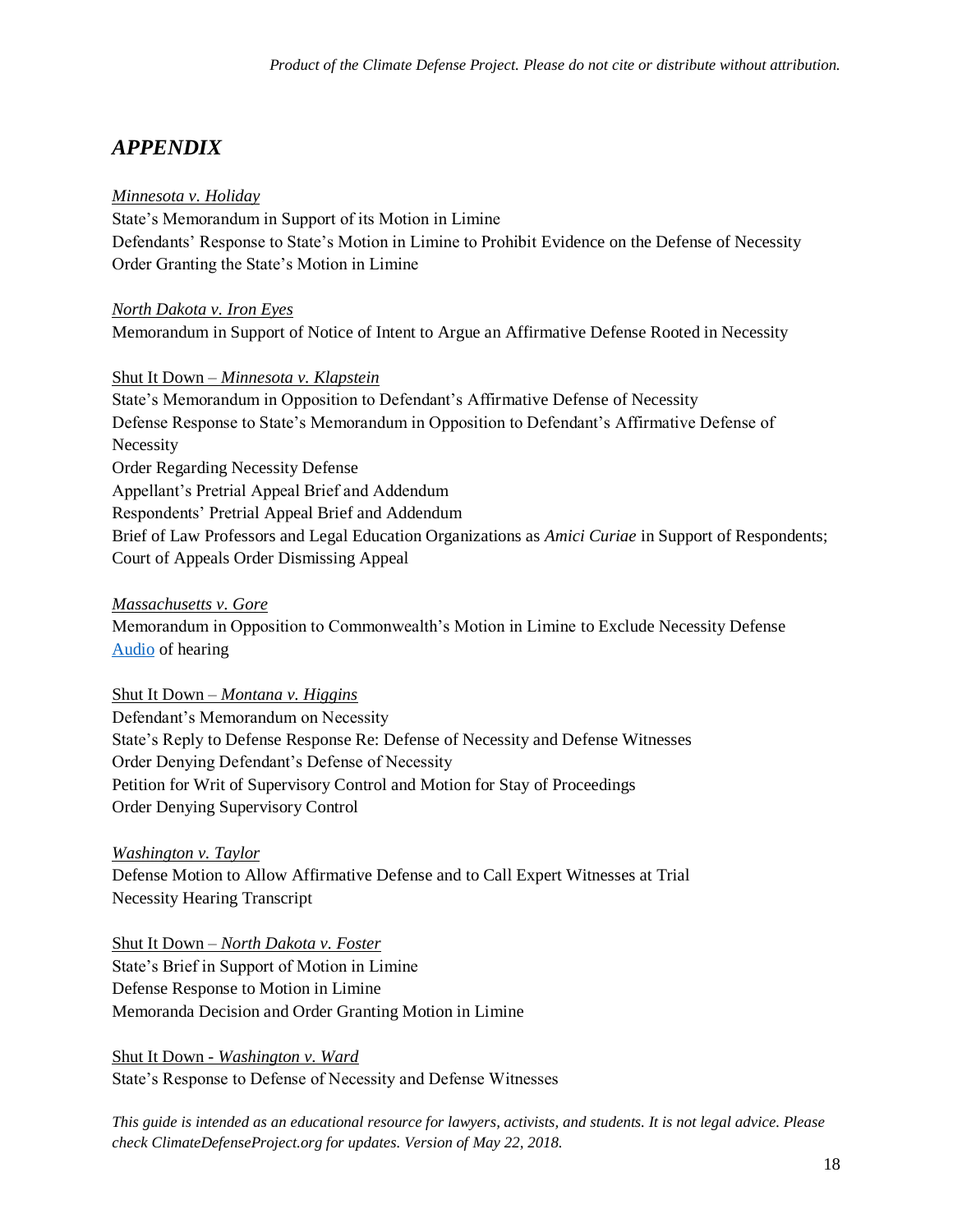Response to State's Motion to Preclude Necessity Defense and to Strike Witnesses State's Reply to Defense Response Re: Defense of Necessity and Defense Witnesses Defendant's Trial Memorandum Trial Transcript Defense Motion to Reconsider State's Response to Defendant's Motion to Reconsider State's Supplemental Response to Defendant's Motion to Reconsider Petitioner's Opening Brief State's Response to Petitioner's Opening Brief

Wawayanda Six – *New York v. Cromwell* Defense Trial Memorandum of Law

Trial Memorandum of Law Decision

*Washington v. Claydon* Defendants' Reply Brief in Support of Use of Necessity Defense State's Response to Defense of Necessity and Defense Witnesses

*Vermont v. Gardner* Defendants' Motion in Limine Decision on Motion

Montrose 9 – *New York v. Bucci* Defense Trial Memorandum of Law Decision & Order

Coast Guard Cases Final Assessment Letter against Fuller Final Assessment Letter against D'Angelo

Delta 5 - *Washington v. Brockway* Defense Motion to Allow Affirmative Defense of Necessity and to Call Expert Witnesses State Opposition Memorandum Joint Defense Reply in Support of Motion Court Order Denying Defense Motion Defense Motion to Reconsider Order on Expert Witnesses Defense Motion to Reconsider Order on Expert Witnesses Trial excerpts related to necessity defense Petitioner's Opening Brief Appellant's Opening Brief Amicus Curiae Brief of Climate Defense Project in Support of Petitioners' Opening Brief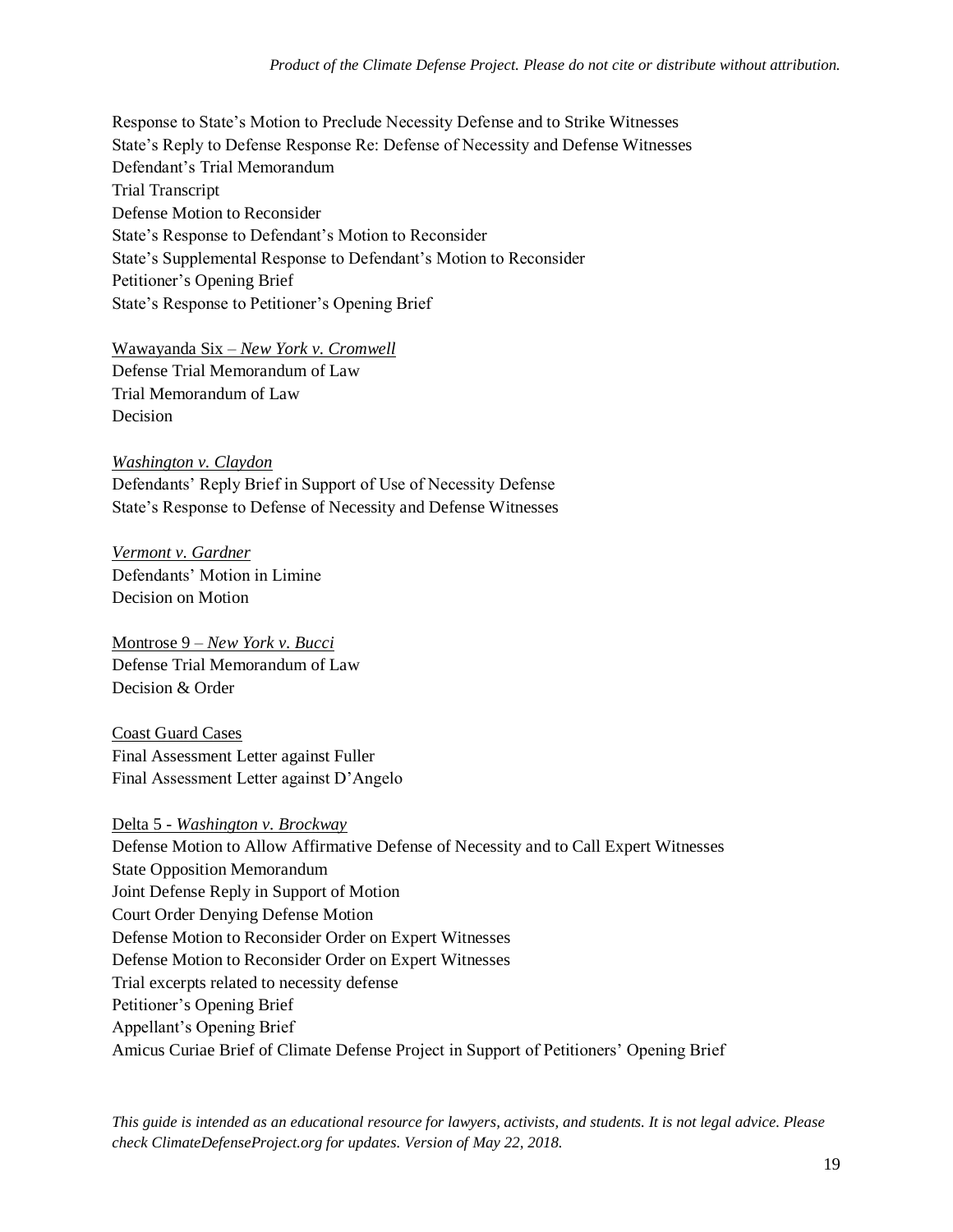Flood Wall Street 10 – *New York v. Shalauder* Defense Trial Memorandum of Law Trial Transcript Excerpt

#### *State v. Johnson*

Defense Trial Brief Regarding the Necessity Defense

Lobster Boat Blockade - *Commonwealth v. O'Hara*

Commonwealth's Motion to Reserve and Report Question to Appeals Court Defendants' Memorandum of Law in Opposition to Commonwealth's Motion (including Offer of Proof)

MI-CATS 3 - *State v. Carter*

Motions of Defendants to Present an Expert Witness and to Raise the Defense of Environmental Necessity (with 2 exhibits) Reply to People's Response to Motion of Defendants *People v. Hamlin* (MI Ct. App., 321352, 322207, 2015)

#### *City of Bellingham v. Alexander*

Defendants' Notice of Intended Defenses Plaintiffs' Motion in Limine Defendants' Reply in Support of the Necessity Defense Ruling on Motions in Limine Defendants' Motion for Reconsideration of the Court's Order Granting the Prosecutor's Motion in Limine as to the Necessity Defense

#### *City of Helena v. McKinlay*

Defendants' Notice of Intended Defenses Brief in Support of Motion *In Limine* to Exclude Testimony and Materials Re: Necessity and First Amendment Defenses Defendants' Response to Plaintiffs' Motion in Limine Reply Brief in Support of Motion *In Limine* to Exclude Testimony and Materials Re: Necessity and First Amendment Defenses Order

#### *US v. DeChristopher*

Indictment Government Motion in Limine Re: Necessity Defense Defense Memorandum Opposing Government's Motion Government Reply to Defense Memorandum Defense Written Proffer of Choice of Evils Defense and Request for Evidentiary Hearing; Government Response to Defense Written Proffer Reply Memorandum in Support of Written Proffer District Court Memorandum Opinion and Order